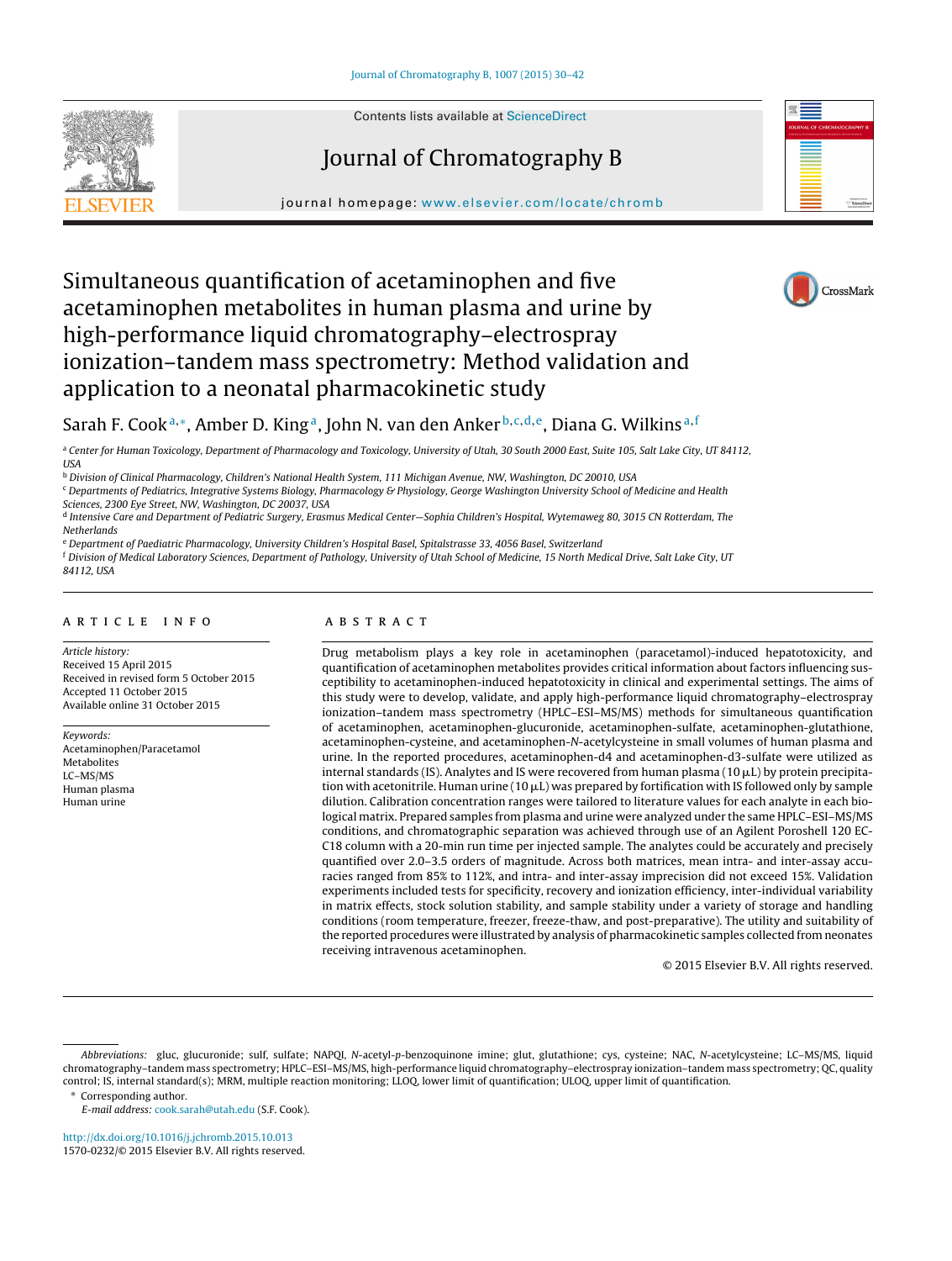# **1. Introduction**

Acetaminophen (paracetamol) has been widely used for nearly a century and is currently one of the most commonly used medications in the United States [\[1–4\].](#page-11-0) Acetaminophen is an effective and well-tolerated analgesic and antipyretic agent when used as indicated [\[5–7\].](#page-11-0) At supratherapeutic doses, however, the drug has long been known to produce liver injury  $[8-11]$ , and acetaminophen overdose is currently the leading cause of acute liver failure in the United States [\[12\].](#page-11-0) Consequently, acetaminophen is frequently utilized as a model hepatotoxicant [13-15], and studies of the precise mechanistic pathways that ultimately result in acetaminopheninduced liver injury are still underway [\[16\].](#page-11-0)

Drug metabolism plays a key role in acetaminophen-induced hepatotoxicity ([Fig.](#page-2-0) 1) [\[17,18\].](#page-11-0) Acetaminophen metabolism occurs primarily in the liver, where the drug undergoes glucuronidation and sulfation by UDP-glucuronosyltransferases and sulfotransferases, respectively. The non-toxic glucuronide (acetaminophen-gluc) and sulfate (acetaminophen-sulf) metabolites are efficiently excreted in the urine. Acetaminophen can also be oxidized by hepatic cytochrome P450 enzymes to form the reactive intermediate N-acetyl-p-benzoquinone imine (NAPQI). At therapeutic doses, only a small portion (5–15%) of acetaminophen is bioactivated to yield NAPQI. This electrophilic species can be detoxified by conjugation with glutathione, either non-enzymatically or with the aid of glutathione Stransferase enzymes. The acetaminophen-glutathione conjugate (acetaminophen-glut) undergoes rapid hydrolysis by gammaglutamyl transpeptidase and dipeptidases to form acetaminophencysteine (acetaminophen-cys), and acetaminophen-cys is subsequently acetylated by N-acetyltransferases, thus producing acetaminophen-N-acetylcysteine (acetaminophen-NAC) [\[19,20\].](#page-11-0) Given a sufficiently high dose of acetaminophen, the glutathione detoxification pathway can be saturated by NAPQI, and excess electrophile will instead bind covalently to hepatic proteins [\[17,18\].](#page-11-0) Toxicity is thought to result from a combination of inactivation of critical hepatic proteins via NAPQI binding and oxidative stress [\[13,16\].](#page-11-0)

Susceptibility to acetaminophen-induced hepatotoxicity is likely to be influenced by variability in the major acetaminophen metabolic pathways. Therefore, in both clinical and experimental settings, quantification of the major acetaminophen metabolites is essential to achieve a thorough understanding of factors affecting hepatotoxicity risk. In recent years, a number of liquid chromatography–tandem mass spectrometry (LC–MS/MS) methods have been published for the sensitive and specific quantification of acetaminophen and metabolites in various human and rodent matrices [\[21–26\];](#page-12-0) however, most of these included only the parent drug and one or two metabolites as analytes [\[22–25\].](#page-12-0) One recently reported assay included acetaminophen, acetaminophen-gluc, acetaminophen-sulf, acetaminophen-glut, acetaminophen-cys, and acetaminophen-NAC, but the method required two 16-min analytical injections per sample, one for each ionization mode, in order to achieve adequate sensitivity. Additionally, the assay was validated for analysis of rat plasma, not human matrices [\[21\].](#page-12-0)

We sought to develop and validate methods for simultaneous quantification of acetaminophen, acetaminophen-gluc, acetaminophen-sulf, acetaminophen-glut, acetaminophencys, and acetaminophen-NAC in human plasma and urine by high-performance liquid chromatography–electrospray ionization–tandem mass spectrometry (HPLC–ESI–MS/MS). Furthermore, we aimed to optimize the sensitivity of the assays so that the required sample volume could be minimized. This sample volume minimization was particularly important because the assays were intended for use in a neonatal pharmacokinetic study, an application where sample volumes are extremely limited.

Herein, we report novel procedures for simultaneous quantification of acetaminophen and five acetaminophen metabolites in human plasma and urine by HPLC-ESI-MS/MS. Details of the methods are provided along with comprehensive validation results. The utility and suitability of the assays are illustrated by a brief summary of the analysis of pharmacokinetic plasma and urine samples collected from neonates receiving intravenous acetaminophen.

# **2. Materials and methods**

#### 2.1. Materials

Analyte-free human plasma (sodium heparin; from individual donors) was obtained from BioChemed Services (Winchester, VA). Analyte-free human urine was obtained from acetaminophenabstinent volunteers at the Center for Human Toxicology. Human urine for matrix stability experiments was obtained from a volunteer at the Center for Human Toxicology approximately 3 h after ingestion of 1 g acetaminophen (500-mg caplets, Kroger, Cincinnati, OH). The following reference standards and deuterated internal standards were obtained from Toronto Research Chemicals (Toronto, ON, Canada): acetaminophen (98%), 4-acetamidophenyl -D-glucuronide sodium salt (98%), 4-acetaminophen sulfate potassium salt (98%), acetaminophen glutathione disodium salt (95%), 3-cysteinylacetaminophen trifluoroacetic acid salt (95%), 3-(N-acetyl-L-cystein-S-yl)-acetaminophen disodium salt (95%), acetaminophen-d4 (98% chemical purity, 99% isotopic purity), and 4-acetaminophen-d3 sulfate (acetaminophen-d3-sulf, 98% chemical purity, 99% isotopic purity). Acetaminophen (analytical standard) and ammonium acetate ( $\geq$ 98%) were obtained from Sigma–Aldrich (St. Louis,MO). Glacial acetic acid was obtained from Spectrum Chemicals (New Brunswick, NJ). Formic acid (88%) was obtained from Fisher Scientific (Pittsburgh, PA). LC–MS grade acetonitrile and methanol were obtained from Honeywell Burdick and Jackson (Morristown, NJ). Ultrapure water (18.2 M $\Omega$ ) for preparation of aqueous solutions was obtained by passage of deionized water through a Milli-Q Gradient A10 filtration system equipped with a Q-Gard 2 purification pack (EMD Millipore, Billerica, MA). Silanized glassware was prepared by vapor-phase silanization with hexamethyldisilazane (Pierce, Rockford, IL) under vacuum in an oven at 250 ◦C for 2 h.

#### 2.2. Authentic clinical samples for assay verification

Clinical samples were collected from subjects enrolled in an Institutional Review Board-approved study (Children's National Health System, Washington, DC) in which acetaminophen (Ofirmev, 10 mg/mL, Mallinckrodt Pharmaceuticals, Dublin, Ireland) was administered by 30-min intravenous infusions at 15 mg/kg/dose to neonates with a clinical indication for intravenous analgesia. Patients <28 weeks gestation received 5 doses at 12-h intervals; patients  $\geq$  28 weeks gestation received 7 doses at 8-h intervals. Pharmacokinetic samples were collected prior to the first acetaminophen dose and throughout the 3-day study period, up to 24 h after the final dose. Blood samples (0.2 mL) were obtained from indwelling arterial lines and collected in sodium heparin Vacutainer tubes (BD, Franklin Lakes, NJ). Blood samples were centrifuged at 4 °C for 10–15 min at 1500  $\times$  g. Plasma supernatants were transferred to cryovials and stored at −70 °C. Urine samples were collected from gel-free study diapers (Cuddle Buns Preemie diapers, Small Beginnings Inc., Hesperia, CA) and stored at −70 ◦C. Batches of de-identified study samples were shipped overnight on dry ice to the Center for Human Toxicology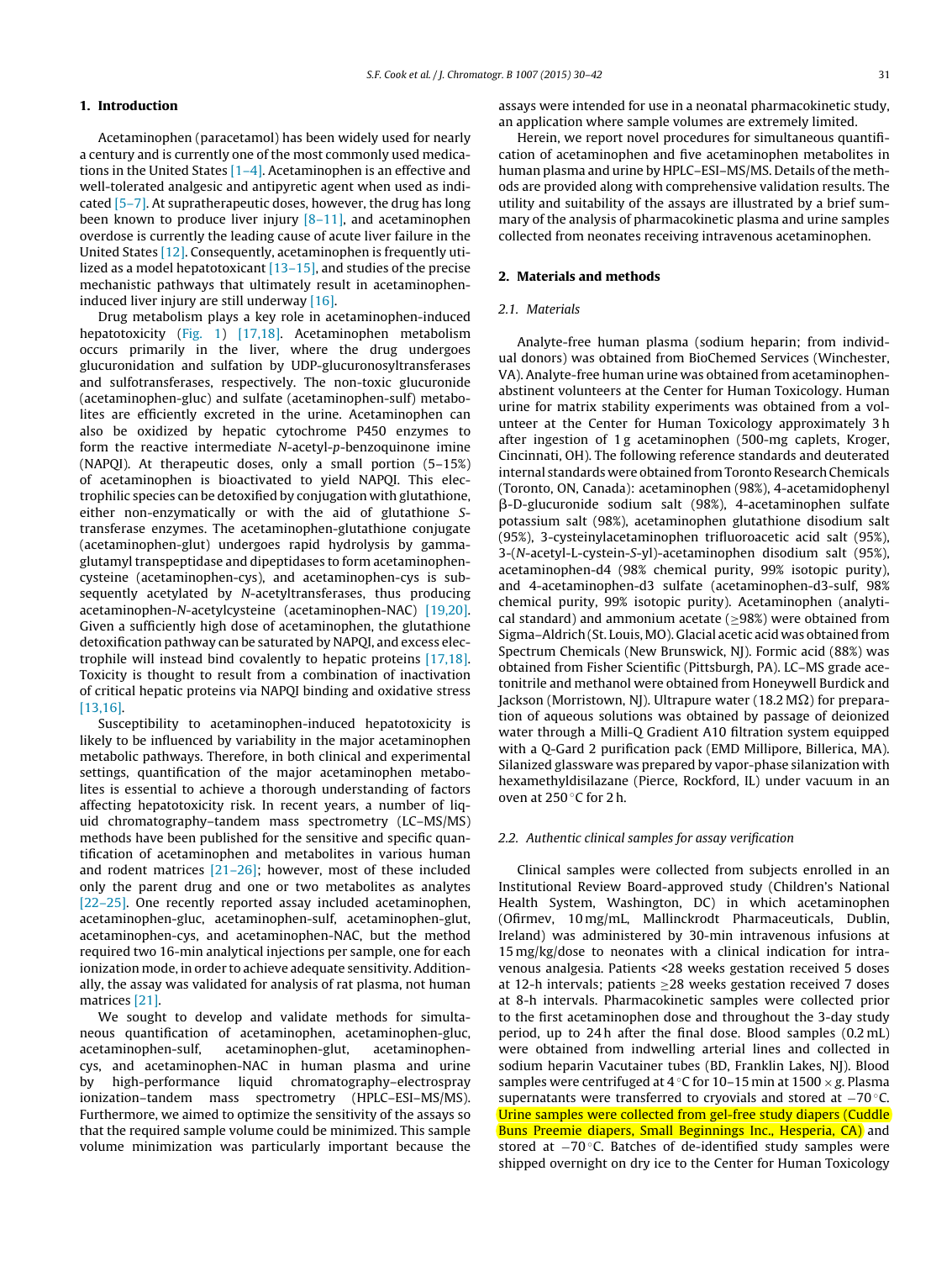<span id="page-2-0"></span>

**Fig. 1.** Major acetaminophen metabolic pathways.

at the University of Utah and immediately stored at −80 ◦C until the time of preparation for analysis.

#### 2.4. Sample preparation

# 2.4.1. Calibrator and QC samples

Prior to use for preparation of calibrator or QC samples, individual lots of biological matrix were prepared without IS, analyzed, and confirmed to be negative for all analytes and IS. Calibration standards and triplicate sets of QC samples were freshly prepared in silanized glass tubes for concurrent analysis with each validation or study sample batch. Analyte- and IS-free matrix (10  $\mu$ L plasma or urine) was fortified with analyte working solutions to yield the nominal matrix concentrations provided in [Table](#page-3-0) 1. Two additional analyte-free matrix samples accompanied each batch for preparation with and without IS.

# 2.4.2. Plasma sample preparation

Study samples were thawed at ambient temperature and gently mixed by vortexing before transfer of  $10$ - $\mu$ L aliquots to silanized glass tubes. To maintain equivalence in preparation and control for the addition of solvent that occurred during fortification of calibrator and QC samples with analyte working solution, methanol/water  $(1/1, v/v)$  was used to bring all samples to a total volume of 110  $\mu$ L. Samples were then fortified with 10  $\mu$ L of IS working solution containing 0.20 and 25  $\mu$ g/mL of acetaminophend4 and acetaminophen-d3-sulf, respectively, in water. Acetonitrile  $(600 \,\mu L)$  was added, and each sample was vortex mixed for 30 s before 15 min of centrifugation at  $1100 \times g$ , ambient temperature in an IEC FL40 swing-out rotor centrifuge (Thermo Fisher Scientific Inc., Waltham, MA). Sample supernatants were transferred to a clean set of silanized glass tubes, placed in a 35 ◦C water bath, and evaporated to dryness under a 10–15 psi air stream in a TurboVap LV Evaporator (Zymark). Sample residues were reconstituted in 400  $\mu$ L of 0.1% aqueous formic acid, vortex mixed for 30 s, and centrifuged for 5 min at  $1100 \times g$ , ambient temperature in the swing-out rotor centrifuge. From the top of each centrifuged

# 2.3. Calibrator, quality control (QC), and internal standard (IS) solutions

Individual stock solutions of analyte reference standards and IS were prepared at concentrations ranging from 0.1 to 1 mg/mL in methanol/water (1/1, v/v) using a Mettler Toledo XS3DU microbalance (Columbus, OH) and silanized class-A volumetric flasks. For reference standards obtained in salt form, all specified concentrations reflect the concentration of free analyte. Individual stock solutions were then pooled and diluted to prepare a combined working solution with 100  $\mu$ g/mL acetaminophen, acetaminophen-gluc, and acetaminophen-sulf and  $10.0\,\rm \mu g/mL$ acetaminophen-glut, acetaminophen-cys, and acetaminophen-NAC in methanol/water  $(1/1, v/v)$ . Lower concentration working solutions were subsequently prepared by five ten-fold serial dilutions in methanol/water  $(1/1, v/v)$ . Separate sets of analyte stock and working solutions were prepared for calibrator and QC applications. Acetaminophen reference material used for each set was obtained from two different chemical manufacturers. Metabolite reference standards of sufficient purity were generally not available from different manufacturers or lot numbers; however, calibrator and QC solution sets were prepared by different analysts. Individual IS stock solutions were pooled and diluted with water to prepare IS working solutions with the concentrations indicated in Sections 2.4.2 and 2.4.3. All stock and working solutions were stored at −20 ◦C in silanized glass tubes.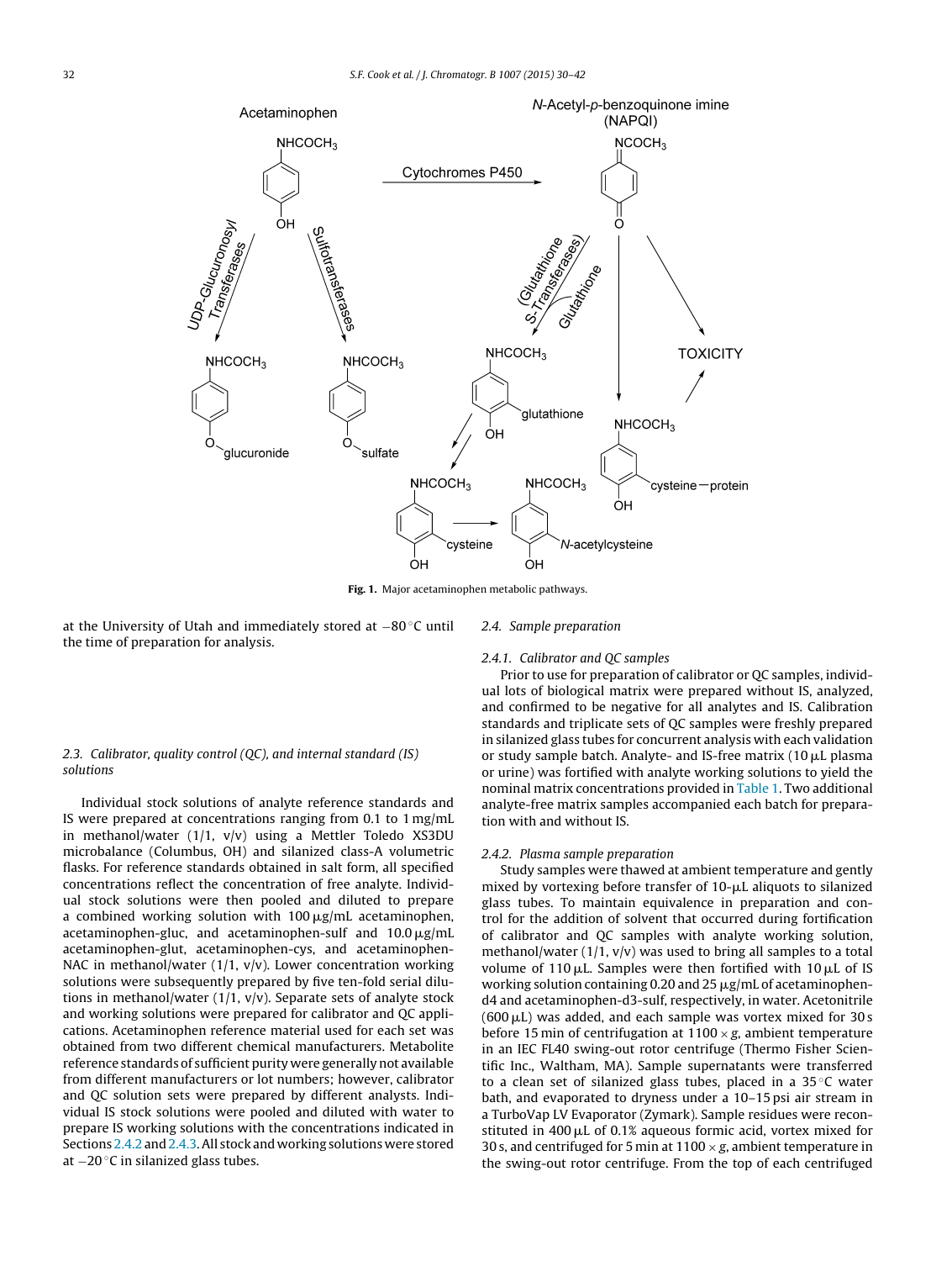<span id="page-3-0"></span>Nominal calibrator and quality control concentrations.

|                                                          |        |                                                                                     | Quality control concentrations $(\mu g/mL)$ |         |         |                  |
|----------------------------------------------------------|--------|-------------------------------------------------------------------------------------|---------------------------------------------|---------|---------|------------------|
| Analyte                                                  | Matrix | Calibrator concentrations $(\mu g/mL)$                                              | Level 1                                     | Level 2 | Level 3 | Level 4          |
| Acetaminophen, acetaminophen-gluc, acetaminophen-sulf    | Plasma | 0.050, 0.10, 0.25, 0.75, 1.0, 2.5, 7.5, 10, 50                                      | 0.15                                        | 0.80    | 8.0     | 40               |
| Acetaminophen-glut                                       | Plasma | $0.0050a$ , $0.010a$ , $0.025$ , $0.075$ , $0.10$ , $0.25$ , $0.75$ , $1.0$ , $5.0$ | 0.015c                                      | 0.080   | 0.80    | 4.0              |
| Acetaminophen-cys                                        | Plasma | $0.0050a$ , 0.010, 0.025, 0.075, 0.10, 0.25, 0.75, 1.0, 5.0                         | 0.015                                       | 0.080   | 0.80    | 4.0              |
| Acetaminophen-NAC                                        | Plasma | $0.0050a$ , 0.010, 0.025, 0.075, 0.10, 0.25, 0.75, 1.0, 5.0 <sup>b</sup>            | 0.015                                       | 0.080   | 0.80    | 4.0 <sup>c</sup> |
| Acetaminophen                                            | Urine  | 0.20, 1.0, 5.0, 10, 40, 70, 100, 400, 700, 1000                                     | 7.5                                         | 50      | 500     | n/a              |
| Acetaminophen-gluc, acetaminophen-sulf                   | Urine  | 0.20 <sup>a</sup> , 1.0, 5.0, 10, 40, 70, 100, 400, 700, 1000                       | 7.5                                         | 50      | 500     | n/a              |
| Acetaminophen-glut, acetaminophen-cys, acetaminophen-NAC | Urine  | 0.020 <sup>a</sup> , 0.10, 0.50, 1.0, 4.0, 7.0, 10, 40, 70, 100                     | 0.75                                        | 5.0     | 50      | n/a              |

Note: n/a: Not applicable.

<sup>a</sup> Concentration present but excluded from analysis due to failure to meet LLOQ acceptance criteria.

**b** Concentration present but excluded from analysis due to non-linearity.

 $c$  Concentration present but excluded from analysis; concentration falls outside calibration range.

sample, 200  $\upmu$ L was carefully removed and transferred to a conical polypropylene autosampler vial.

#### 2.4.3. Urine sample preparation

Study samples were thawed at ambient temperature and gently mixed by vortexing before transfer of  $10\hbox{-}\mu\hbox{L}$  aliquots to silanized glass tubes. To maintain equivalence in preparation and control for the addition of solvent that occurred during fortification of calibrator and QC samples with analyte working solution, methanol/water  $(1/1, v/v)$  was used to bring all samples to a total volume of 110  $\mu$ L. Samples were then fortified with 10  $\mu$ L of IS working solution containing 10 and 100  $\mu$ g/mL of acetaminophend4 and acetaminophen-d3-sulf, respectively, in water. Samples were diluted by addition of 380  $\mu$ L of 0.1% aqueous formic acid followed by 20 s vortex mixing. To remove any solid particles that might be present, samples were centrifuged for 5 min at  $1100 \times g$ , ambient temperature in the swing-out rotor centrifuge. Sample supernatants (100  $\mu$ L) were carefully transferred to a clean set of silanized glass tubes and diluted in an additional 300  $\mu$ L of 0.1% aqueous formic acid. Following 20 s vortex mixing, 200  $\mu$ L of each sample was transferred to a conical polypropylene autosampler vial.

#### 2.5. HPLC–ESI–MS/MS analysis

HPLC–ESI–MS/MS was conducted on an Agilent 1260 Infinity HPLC system (inline solvent micro-degasser, binary LC pump, high-performance thermostatted autosampler, and 1290 Infinity thermostatted column compartment) interfaced with an Agilent 6460 triple-quadrupole mass spectrometer (Agilent Technologies, Santa Clara, CA). MassHunter Workstation software (Agilent Technologies, Santa Clara, CA) was used for instrument control, data acquisition, and ESI–MS/MS parameter optimization (version B.03.01) and for data analysis (version B.04.00).

Prepared samples were stored in the autosampler tray at 5 ◦C. Sample injection volumes ranged from 10 to 100  $\mu$ L. Injection volumes within each batch did not vary, but adjustments were made over time as needed based on changes in instrument response (magnitude of chromatographic peak areas). Samples were injected in the following order: calibration standards (ascending concentrations), analyte-free samples with and without IS, QC set 1, approximately half of the validation/study samples, QC set 2, remaining validation/study samples, QC set 3. Between injections, the autosampler needle was washed with methanol/water (1/1,  $v/v$ ). For the plasma assay only, the analytical system was equilibrated by injecting seven extra prepared matrix samples at the beginning of each batch. Chromatographic separation was achieved with an Agilent Poroshell 120 EC-C18 column  $(2.1 \times 100 \text{ mm})$ , 2.7 µm particle size, Agilent Technologies, Santa Clara, CA) maintained at 40 $\degree$ C and using a gradient mobile phase consisting of

10 mM aqueous ammonium acetate, pH 3.5 (A) and methanol (B) at a flow rate of 0.25 mL/min. Mobile phase was maintained at 3% B for the first 6 min, increased linearly to 35% B over 3 min, maintained at 95% B for 3 min, decreased linearly to 3% B over 0.5 min, and then re-equilibrated at 3% B for 7.5 min, yielding a total run time of 20 min/injection. The MS diverter valve was only directed to the ion source during the anticipated retention time range for analytes and IS.

The mass spectrometer was operated in ESI +Agilent Jet Stream mode with multiple reaction monitoring (MRM). Acetaminophensulf and acetaminophen-d3-sulf were monitored in negative ionization mode; all other analytes and acetaminophen-d4 were monitored in positive ionization mode. Ultra-high-purity nitrogen was used for source and collision cell gas. The following settings were applied:  $350\degree C$  gas temperature,  $10 \text{ L/min}$  gas flow,  $30 \text{ psi}$ nebulizer pressure, 350 ◦C sheath gas temperature, 9 L/min sheath gas flow, 3500V capillary voltage, 500V nozzle voltage, and 250V delta EMV. Analyte- and IS-specific MRM transitions, fragmentor voltages, collision energies, and dwell times are provided in [Table](#page-4-0) 2. Wide resolution (FWHM approximately 1.2 amu) was applied in both mass analyzers.

#### 2.6. Quantitation calculations and acceptance criteria

Throughout method validation and study sample analysis, calibration curves were constructed by plotting the analyte/IS chromatographic peak area ratio against the nominal analyte concentration in each calibration standard. Acetaminophen-d4 was used as the IS for acetaminophen, and acetaminophen-d3-sulf was used as the IS for all other analytes. Calibration curves were fit by linear regression for all analytes except acetaminophen-gluc, for which a quadratic regression was used. Weighting of  $1/x^2$  was applied to all calibration curves. Back-calculated calibrator and QC concentrations determined by interpolation were required to be within ±20% of nominal concentration. Calibration standards that failed to meet this criterion were excluded from regression, and at least three-fourths of the calibrators were required to be included in regression. The lower limit of quantification (LLOQ) was defined as the lowest concentration of analyte with acceptable imprecision ( $\leq$ 20%) and mean accuracy ( $\pm$ 20% of nominal concentration). At each QC concentration, at least two of the three replicates were required to meet the  $\pm 20\%$  accuracy criterion in order for a sample batch to meet acceptance criteria for reporting of quantitative results.

# 2.7. Method validation

The methods were validated by assessment of LLOQ, intra- and inter-day accuracy and imprecision, specificity, recovery and ion-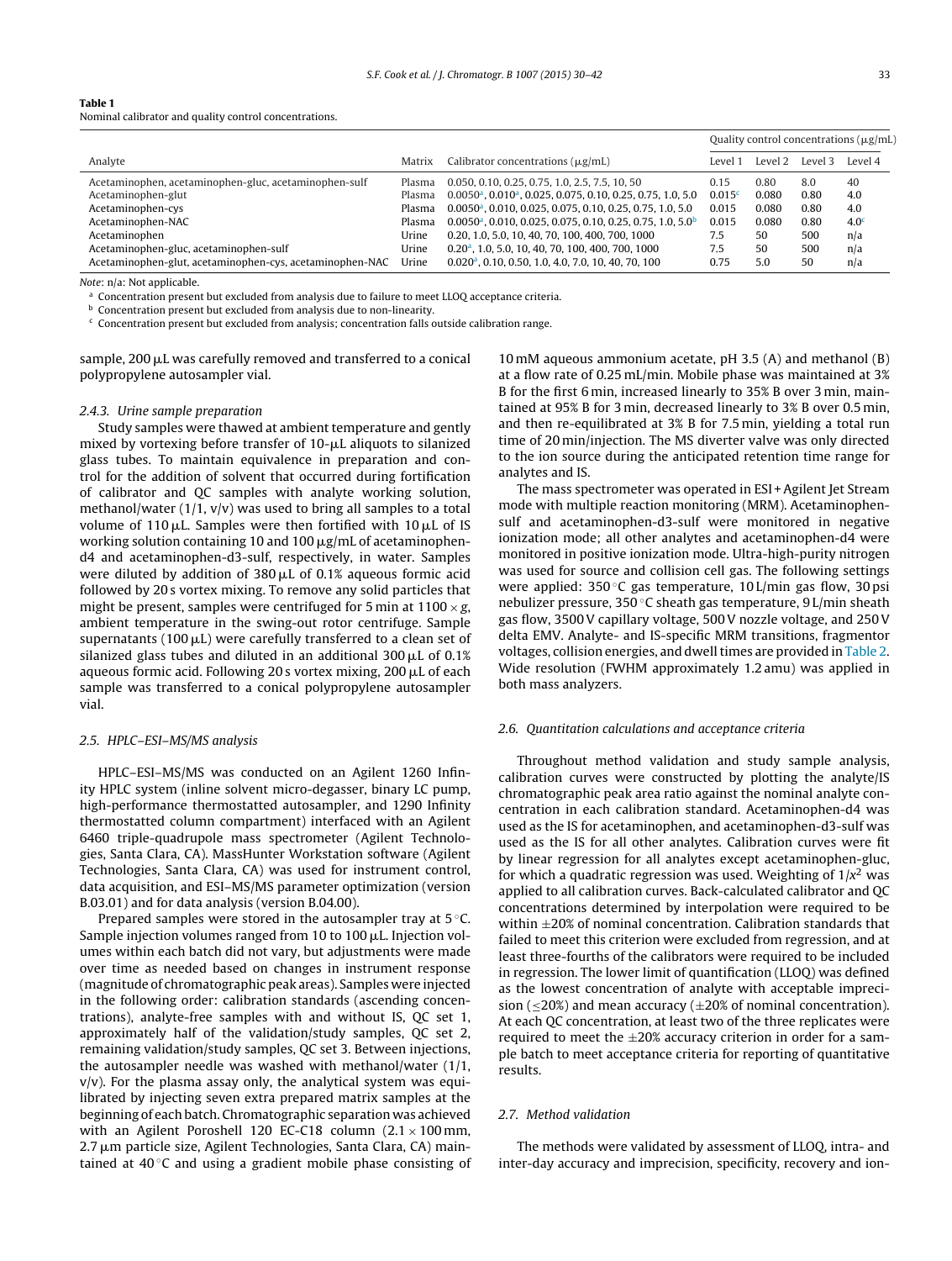<span id="page-4-0"></span>

| Table 2                                        |  |
|------------------------------------------------|--|
| Analyte- and IS-specific ESI-MS/MS parameters. |  |

| Compound               |                |                          |                           | MS segment ESI mode MRM transition (precursor $\rightarrow$ product $m/z$ ) Fragmentor voltage (V) |    | Collision energy (V)Dwell time (ms)Transition type |            |
|------------------------|----------------|--------------------------|---------------------------|----------------------------------------------------------------------------------------------------|----|----------------------------------------------------|------------|
| Acetaminophen-gluc 2   |                | $+$                      | $328.1 \rightarrow 152.1$ | 100                                                                                                |    | 200                                                | Ouantifier |
| Acetaminophen-d3-sulf3 |                | $\equiv$                 | $233.1 \rightarrow 153.1$ | 110                                                                                                | 14 | 200                                                | Ouantifier |
| Acetaminophen-d3-sulf3 |                | $\overline{\phantom{0}}$ | $233.1 \rightarrow 107.1$ | 110                                                                                                | 30 | 200                                                | Oualifier  |
| Acetaminophen-sulf     | - 3            | $\overline{\phantom{0}}$ | $230.1 \rightarrow 150.1$ | 110                                                                                                | 14 | 200                                                | Ouantifier |
| Acetaminophen-sulf     |                | -                        | $230.1 \rightarrow 107.1$ | 110                                                                                                | 30 | 200                                                | Oualifier  |
| Acetaminophen-cys      | 4              | $^{+}$                   | $271.1 \rightarrow 140.0$ | 80                                                                                                 | 22 | 100                                                | Ouantifier |
| Acetaminophen-cys      | 4              | $+$                      | $271.1 \rightarrow 182.0$ | 80                                                                                                 | 10 | 100                                                | Oualifier  |
| Acetaminophen-d4       | $\overline{4}$ | $+$                      | $156.1 \rightarrow 114.1$ | 80                                                                                                 | 14 | 100                                                | Ouantifier |
| Acetaminophen          | 4              | $\ddot{}$                | $152.1 \rightarrow 110.0$ | 80                                                                                                 | 14 | 100                                                | Ouantifier |
| Acetaminophen-glut     |                | $+$                      | $457.1 \rightarrow 140.0$ | 110                                                                                                | 42 | 100                                                | Ouantifier |
| Acetaminophen-NAC      | - 6            | $^{+}$                   | $313.1 \rightarrow 208.0$ | 80                                                                                                 | 14 | 100                                                | Ouantifier |
| Acetaminophen-NAC      | - 6            | $\ddot{}$                | $313.1 \rightarrow 140.0$ | 80                                                                                                 | 34 | 100                                                | Qualifier  |

ization efficiency, matrix effect, stock solution stability, and sample stability.

To identify an appropriate LLOQ for each analyte in each matrix, analyte-free human plasma and urine were fortified with analyte working solutions at several concentrations near the target LLOQ  $(n = 6$  for each concentration). Fortified samples were prepared and analyzed as described in Sections [2.4](#page-2-0) through [2.6,](#page-3-0) and each appropriate LLOQ was selected based on the criteria described in Section [2.6.](#page-3-0) A LLOQ calibrator was included in each calibration curve, but the LLOQ test replicates were excluded from regression for determinations of accuracy and imprecision.

Accuracy and imprecision were determined from replicate samples of analyte-free human plasma and urine fortified with analytes at the QC concentrations indicated in [Table](#page-3-0) 1. Intra-assay accuracy and imprecision at each concentration were determined from five replicate samples assayed within the same analytical batch. Inter-assay accuracy and imprecision at each concentration were calculated from a total of 20 replicates assayed over seven separate analytical batches. Accuracy is expressed as a percent of the nominal concentration and imprecision as percent coefficient of variation (% CV).

Specificity of the methods was assessed by analysis of human plasma and urine from six acetaminophen-abstinent individuals. To allow for identification of potential interfering peaks co-eluting with either analytes or IS, plasma and urine samples were prepared in triplicate according to the usual procedures (Section [2.4\),](#page-2-0) and one plasma and urine sample from each individual was prepared similarly but without IS fortification. For samples prepared with IS, the specificity acceptance criterion for each lot was that the mean analyte/IS peak area ratio at the analyte retention time must be <20% of the corresponding peak area ratio from a concurrently assayed LLOQ sample. Additionally, qualification transitions were incorporated for some analytes (acetaminophen-sulf, acetaminophen-cys, and acetaminophen-NAC), and the presence of a qualifier ion peak with a signal-to-noise ratio greater than 3 was required for declaration of a positive result for these analytes. For samples prepared without IS, any peak area at the IS retention time was required to be <5% of the IS peak area in the LLOQ sample in order to meet acceptance criterion.

Recovery and ionization efficiency (suppression/enhancement) were determined at the QC concentrations indicated in [Table](#page-3-0) 1. For each biological matrix, one QC set (set A,  $n = 5$ ) was prepared according to the usual procedures detailed in Section [2.4.](#page-2-0) Another QC set (set B,  $n = 5$ ) was prepared similarly but IS was added during the final step of sample preparation. A third QC set (set C,  $n = 5$ ) was prepared with water in place of analyte-free matrix and with IS added during the final step of sample preparation. In the HPLC–ESI–MS/MS injection sequence, each QC set was interspersed so that comparable samples were injected consecutively (i.e., low QC A replicate 1, low QC B replicate 1, low QC C replicate 1, etc.). IS recovery was calculated by dividing each IS peak area from set A by the IS peak area from the corresponding set B sample. Ionization efficiency was calculated by dividing each analyte or IS peak area from set B by the analyte or IS peak area from the corresponding set C sample.

The influence of inter-individual variability in matrix effects on analyte accuracy and imprecision was assessed using analyte-free plasma or urine obtained from six individuals. Each lot was fortified with analytes at low and high QC concentrations (QC levels 2 and 4 for plasma, and levels 1 and 3 for urine). The fortified samples were then prepared for analysis according to the described procedures (Section [2.4\)](#page-2-0)

Stability of analyte stock solutions was assessed by comparison of freshly prepared solutions to solutions that had been stored at −20 ◦C for approximately six or twelve months. Solutions were diluted in 0.1% aqueous formic acid to concentrations appropriate for injection on the HPLC–ESI–MS/MS ( $n = 3$  for each comparison), and the test solutions were analyzed as described in Section [2.5.](#page-3-0) Stability was calculated by dividing the mean analyte/IS peak area ratios from test solutions prepared from stored stocks by the mean analyte/IS peak area ratios from test solutions prepared from the fresh stocks.

For plasma stability experiments, analyte concentrations were equivalent to the lowest and highest QC concentrations. Plasma fortification was performed in triplicate in silanized glass tubes by first evaporating appropriate amounts of analyte working solutions to dryness in a TurboVap LV Evaporator (35 ◦C water bath, 10–15 psi air stream) and then reconstituting each sample in 1 mL analyte-free plasma. Because reference standard material is costly and the urine stability samples required relatively high analyte concentrations, a urine sample for stability studies was obtained from a volunteer at the Center for Human Toxicology who was known to have ingested 1 g of acetaminophen approximately 3 h prior. This specimen was serially diluted in analyte-free urine from the same donor to obtain analyte concentrations in the low-tomid and mid-to-high regions of the calibration curves. Stability samples were prepared for initial analysis immediately after fortification/collection, and aliquots of matrix (200  $\mu$ L for plasma; 1 mL for urine) were also subjected to the following conditions: up to 24 h of storage at room temperature, up to 6 months (plasma) or 1 month (urine) of storage at −80 ◦C, and three cycles of freezing (at least 12 h storage at  $-80^{\circ}$ C) and thawing (60 min at room temperature). Analyte concentrations determined from stored aliquots were then compared to the concentrations determined from initial analysis. Additionally, stability of prepared samples was assessed following storage in the autosampler ( $5^{\circ}$ C) for 72 h.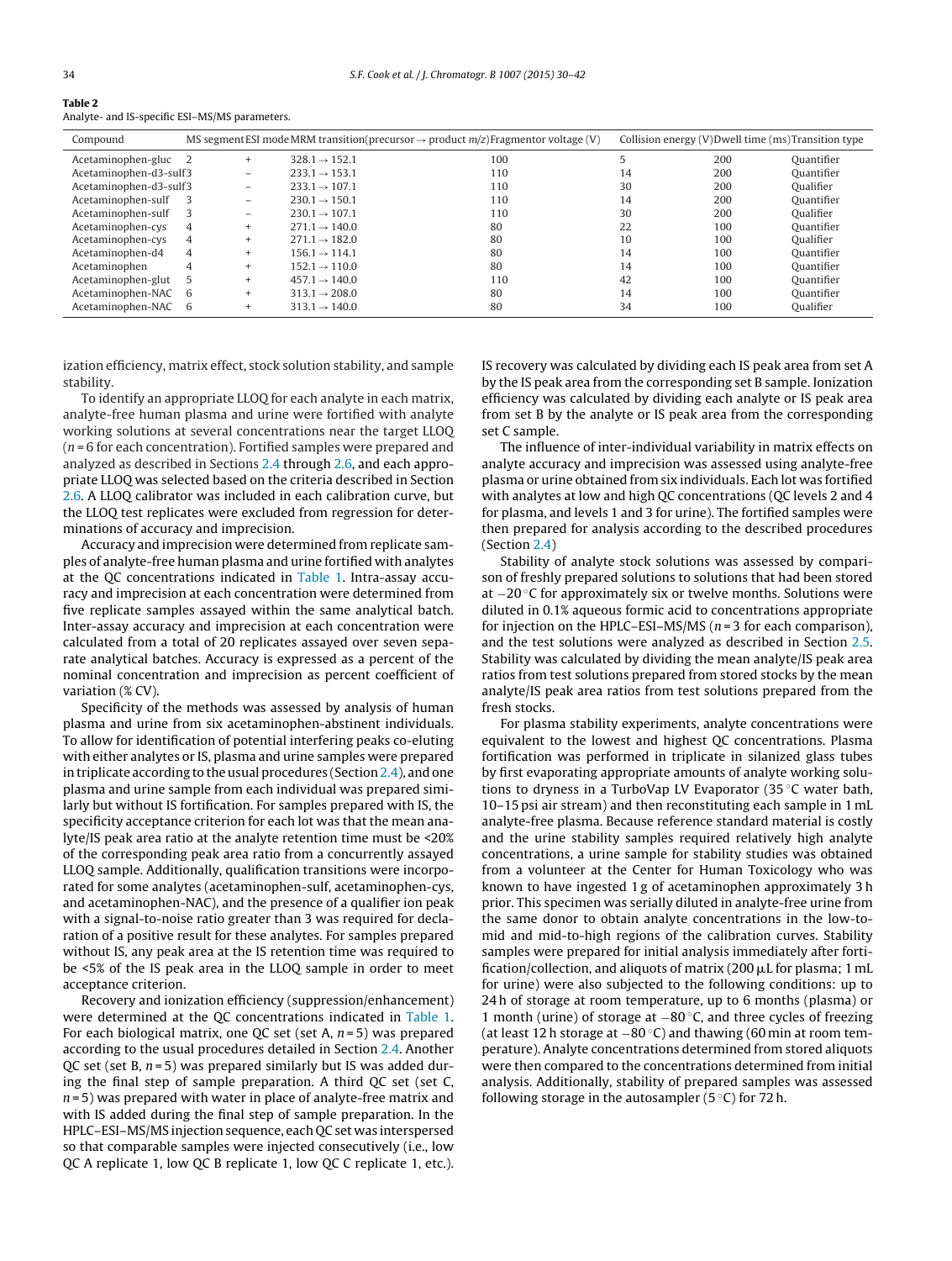#### <span id="page-5-0"></span>2.8. Statistical software

All calculations for descriptive statistics were performed in Excel (version 14.0, Microsoft Corp., Redmond, WA).

# **3. Results and discussion**

# 3.1. Method development

[Table](#page-3-0) 1 provides a summary of the calibrator and QC concentrations used for both the plasma and urine assays. Based on previous knowledge about acetaminophen pharmacokinetics [\[27\],](#page-12-0) calibration curve ranges were carefully selected to be most appropriate for each biological matrix and analyte. Because cytochrome P450-mediated oxidation accounts for a small portion of acetaminophen metabolism, concentrations of NAPQI-derived metabolites (acetaminophen-glut, acetaminophencys, and acetaminophen-NAC) can be anticipated to fall roughly one order of magnitude lower than the other analytes. Additionally, urinary analyte concentrations are generally expected to be significantly higher than the respective plasma concentrations. Calibrator concentrations for plasma and urine were also designed to be compatible witha single set of stock and working solutions so that costly metabolite reference standards could be used as economically as possible. As a result, the calibration range for acetaminophen in urine extends to much higher concentrations than typically necessary.

A variety of LC conditions were tested during method development. In addition to the Poroshell 120 EC-C18 column, which was ultimately employed for the assay, a Polaris C18-A column  $(2.0 \times 150 \,\mathrm{mm}, \; 5 \,\mathrm{\mu m}$  particle size, Agilent Technologies, Santa Clara, CA) was considered. Potential aqueous mobile phase solutions included various ammonium acetate buffers, formate buffers, dilute formic acid, dilute acetic acid, and dilute trifluoroacetic acid. Acetonitrile was also explored as a potential organic mobile phase solvent.Additionally,numerous variations inpumpflow rate, pump timetable program, and column temperature were tested. Ultimately, the conditions reported in Section [2.5](#page-3-0) were found to provide optimal chromatographic separation within a reasonable run time. Typical retention times for analytes and IS can be observed in [Fig.](#page-7-0) 2 and 3 (plasma) and in electronic supplementary data Fig. S1 and S2 (urine).

Analyte- and IS-specific ESI–MS/MS parameters are summarized in [Table](#page-4-0) 2. Ion source and MS/MS conditions were optimized during direct infusion of individual analyte solutions (10  $\mu$ g/mL in methanol/water (1/1, v/v)) at 10  $\mu$ L/min into 0.25 mL/min mobile phase flow with a composition approximately equivalent to that at the time of analyte elution from the HPLC column. MRM transitions for analyte quantification were selected based on the ability to provide acceptable specificity and optimal product ion abundance for maximum sensitivity. For acetaminophen-sulf, acetaminophend3-sulf, acetaminophen-cys, and acetaminophen-NAC, additional qualification transitions were monitored to enhance assay specificity. Samples were required to have a qualifier ion peak with a signal-to-noise ratio greater than 3 in order for a quantifiable analyte concentration to be reported, and this was particularly helpful for samples with concentrations near the LLOQ. Many of these quantifier and qualifier mass transitions have previously been utilized in LC–MS/MS methods for these analytes [\[21–23,25,28,29\].](#page-12-0)

At the time of initial method development, deuterated analogues of sufficient purity for use as IS ( $\geq$ 95%) were unavailable for some analytes. During preliminary testing, acetaminophend4 performed well as an IS for acetaminophen. However, the instrument response was much greater for acetaminophen and acetaminophen-d4 than for the other analytes. This is readily for acetaminophen are significantly larger than for the other analytes. As a result, acetaminophen-d4 did not perform well as an IS for the other analytes. Both acetaminophen and acetaminophend4 showed evidence of ion suppression at the high end of the calibration curve. This self-induced ion suppression was not problematic for quantification of acetaminophen, but it did limit the utility of acetaminophen-d4 as an IS for other analytes. Preliminary testing showed that acetaminophen-d3-sulf performed well as an IS for acetaminophen-sulf and for the remaining analytes. It provided consistent peak areas across the calibration curve ranges and allowed for linear curve fits for all analytes except acetaminophengluc,for whicha quadratic curvefit was applied.IS working solution concentrations of acetaminophen-d4 and acetaminophen-d3-sulf were selected based on the relative instrument response for each.

Due to the wide variability in the chemical nature of the analytes (i.e., relatively non-polar parent drug and several highly polar metabolites), non-specific sample preparation procedures were expected to be most suitable. Thus, plasma samples were prepared for analysis by protein precipitation, and the relatively high urinary analyte concentrations inspired the testing and eventual implementation of a dilution-only urine sample preparation. As evidenced by the validation results in Section 3.2, these simple and efficient preparation procedures performed well.

# 3.2. Method validation

Appropriate LLOQ concentrations were determined based on the criteria described in Section [2.6.](#page-3-0) LLOQ values for the plasma and urine assays are presented in [Tables](#page-6-0) 3 and 4, respectively, along with intra-assay accuracy and imprecision data for each LLOQ. Representative MRM chromatograms are provided for analyte- and IS-free plasma [\(Fig.](#page-7-0) 2a), plasma LLOQ calibrators fortified with IS [\(Fig.](#page-7-0) 2b), analyte- and IS-free urine (electronic supplementary data Fig. S1a), and urine LLOQ calibrators fortified with IS (electronic supplementary data Fig. S1b).

Most calibration curves were fit well by linear regression with  $1/x^2$  weighting. Acetaminophen-gluc, however, required quadratic regression. Also, in plasma, the acetaminophen-NAC curve was linear only up to  $1.0 \mu$ g/mL. Back-calculation of calibrator and QC concentrations by interpolation consistently yielded values within  $\pm 20\%$  of nominal concentration, and coefficients of determination ( $\mathbb{R}^2$ ) for calibration curves were typically  $\geq$ 0.99. No evidence of chromatographic carryover was observed when analyte-free matrix samples were injected immediately after the highest calibration standards.

Intra- and inter-assay accuracy and imprecision data for each QC concentration are summarized in [Tables](#page-6-0) 3 and 4 for plasma and urine, respectively. The methods were found to be highly accurate and precise. Mean values for intra- and inter-assay accuracy in plasma ranged from 85 to 112% and 90 to 108%, respectively. In plasma, intra- and inter-assay imprecision did not exceed 14% and 15%, respectively. Mean values for intra- and inter-assay accuracy in urine ranged from 87 to 107% and 92 to 111%, respectively. In urine, intra- and inter-assay imprecision did not exceed 8% and 13%, respectively.

Analysis of human plasma and urine from six acetaminophenabstinent individuals demonstrated that the assays provide requisite specificity. In plasma samples fortified with IS, mean peak area ratios (analyte/IS) for each lot were <5% of the LLOQ peak area ratio for all analytes. Similarly, in plasma samples that were not fortified with IS, peak areas in the IS MRM transitions were <0.1% of the IS peak areas in the LLOQ samples. In urine samples fortified with IS, mean peak area ratios for acetaminophen-cys/IS were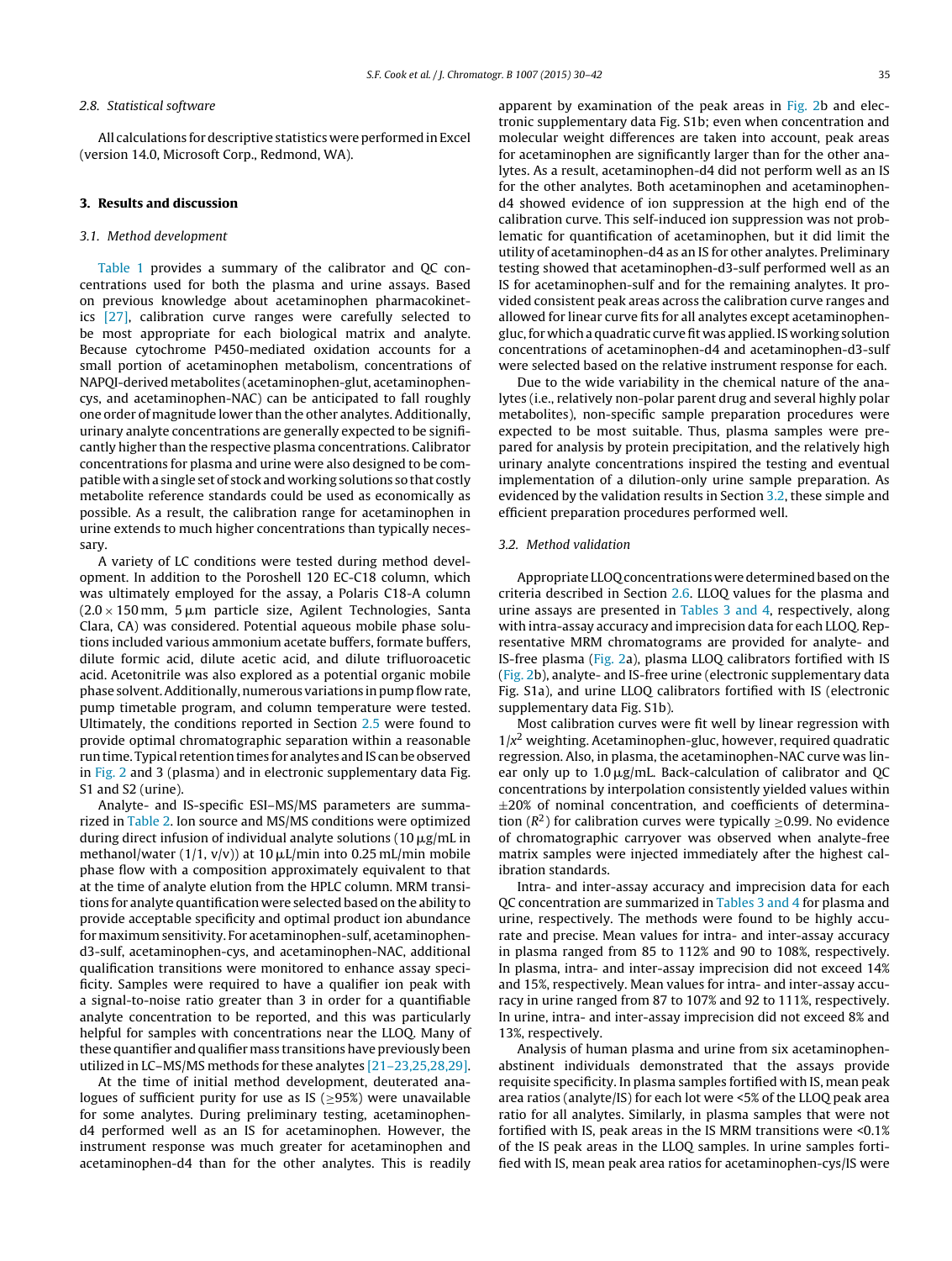<span id="page-6-0"></span>LLOQ and intra- and inter-assay accuracy and imprecision for determination of acetaminophen and metabolites in human plasma.

|                    |                                          | Intra-assay accuracy and imprecision <sup>a</sup> |                      | Inter-assay accuracy and imprecision $(n=20)$ |                                             |                      |                       |
|--------------------|------------------------------------------|---------------------------------------------------|----------------------|-----------------------------------------------|---------------------------------------------|----------------------|-----------------------|
| Analyte            | Nominal<br>concentration<br>$(\mu g/mL)$ | Observed<br>concentration<br>$(\mu g/mL)^b$       | Mean accuracy<br>(%) | Imprecision (%<br>CV)                         | Observed<br>concentration<br>$(\mu g/mL)^b$ | Mean accuracy<br>(%) | Imprecision (%<br>CV) |
| Acetaminophen      | 0.050 <sup>c</sup>                       | $0.046 \pm 0.002$                                 | 92                   | 5.3                                           | n/a                                         | n/a                  | n/a                   |
|                    | 0.15                                     | $0.15 \pm 0.01$                                   | 99                   | 7.1                                           | $0.15 \pm 0.01$                             | 101                  | 7.2                   |
|                    | 0.80                                     | $0.83 \pm 0.01$                                   | 104                  | 1.4                                           | $0.82 \pm 0.03$                             | 102                  | 4.2                   |
|                    | 8.0                                      | $7.9 \pm 0.5$                                     | 98                   | 6.3                                           | $7.9 \pm 0.3$                               | 99                   | 4.2                   |
|                    | 40                                       | $39 \pm 4$                                        | 98                   | 9.1                                           | $39 \pm 3$                                  | 98                   | 6.8                   |
| Acetaminophen-gluc | 0.050 <sup>c</sup>                       | $0.040 \pm 0.006$                                 | 80                   | 13.9                                          | n/a                                         | n/a                  | n/a                   |
|                    | 0.15                                     | $0.14 \pm 0.01$                                   | 92                   | 6.1                                           | $0.15 \pm 0.02$                             | 101                  | 11.5                  |
|                    | 0.80                                     | $0.81 \pm 0.04$                                   | 102                  | 5.2                                           | $0.83 \pm 0.08$                             | 104                  | 9.2                   |
|                    | 8.0                                      | $7.2 \pm 0.4$                                     | 91                   | 5.5                                           | $7.5 \pm 0.5$                               | 94                   | 6.5                   |
|                    | 40                                       | $40 \pm 5$                                        | 100                  | 13.7                                          | $40 \pm 4$                                  | 101                  | 8.8                   |
| Acetaminophen-sulf | 0.050 <sup>c</sup>                       | $0.050 \pm 0.003$                                 | 100                  | 6.5                                           | n/a                                         | n/a                  | n/a                   |
|                    | 0.15                                     | $0.15 \pm 0.01$                                   | 100                  | 6.8                                           | $0.15 \pm 0.02$                             | 101                  | 12.4                  |
|                    | 0.80                                     | $0.80 \pm 0.02$                                   | 100                  | 2.3                                           | $0.79 \pm 0.06$                             | 99                   | 7.4                   |
|                    | 8.0                                      | $8.2 \pm 0.5$                                     | 102                  | 5.9                                           | $8.0 \pm 0.4$                               | 100                  | 4.4                   |
|                    | 40                                       | $43 \pm 2$                                        | 107                  | 5.8                                           | $42 \pm 2$                                  | 105                  | 5.2                   |
| Acetaminophen-glut | 0.025c                                   | $0.028 \pm 0.004$                                 | 111                  | 13.6                                          | n/a                                         | n/a                  | n/a                   |
|                    | 0.080                                    | $0.089 \pm 0.004$                                 | 112                  | 4.3                                           | $0.086 \pm 0.007$                           | 107                  | 8.0                   |
|                    | 0.80                                     | $0.89 \pm 0.03$                                   | 111                  | 3.4                                           | $0.87 \pm 0.06$                             | 108                  | 6.7                   |
|                    | 4.0                                      | $4.4 \pm 0.2$                                     | 111                  | 5.4                                           | $4.3 \pm 0.3$                               | 107                  | 7.3                   |
| Acetaminophen-cys  | 0.010 <sup>c</sup>                       | $0.0097 \pm 0.0004$                               | 97                   | 4.3                                           | n/a                                         | n/a                  | n/a                   |
|                    | 0.015                                    | $0.013 \pm 0.001$                                 | 85                   | 8.2                                           | $0.013 \pm 0.002$                           | 90                   | 14.5                  |
|                    | 0.080                                    | $0.070 \pm 0.005$                                 | 87                   | 6.7                                           | $0.074 \pm 0.005$                           | 93                   | 6.8                   |
|                    | 0.80                                     | $0.71 \pm 0.03$                                   | 89                   | 4.4                                           | $0.74 \pm 0.05$                             | 92                   | 6.9                   |
|                    | 4.0                                      | $3.6 \pm 0.2$                                     | 89                   | 6.9                                           | $3.7 \pm 0.3$                               | 93                   | 7.2                   |
| Acetaminophen-NAC  | 0.010 <sup>c</sup>                       | $0.0082 \pm 0.0008$                               | 82                   | 9.4                                           | n/a                                         | n/a                  | n/a                   |
|                    | 0.015                                    | $0.014 \pm 0.002$                                 | 93                   | 12.3                                          | $0.015 \pm 0.002$                           | 97                   | 11.9                  |
|                    | 0.080                                    | $0.084 \pm 0.004$                                 | 105                  | 4.9                                           | $0.083 \pm 0.005$                           | 104                  | 6.4                   |
|                    | 0.80                                     | $0.75 \pm 0.05$                                   | 94                   | 6.1                                           | $0.77 \pm 0.05$                             | 97                   | 6.3                   |

Note: n/a: not applicable.

<sup>a</sup> LLOQ  $n = 6$ ; QC  $n = 5$ .

b Reported values are mean concentration  $\pm$  standard deviation.<br>c LLOQ.

#### **Table 4**

LLOQ and intra- and inter-assay accuracy and imprecision for determination of acetaminophen and metabolites in human urine.

|                    |                                          |                                             | Intra-assay accuracy and imprecision <sup>a</sup> |                       |                                             | Inter-assay accuracy and imprecision $(n=20)$ |                       |
|--------------------|------------------------------------------|---------------------------------------------|---------------------------------------------------|-----------------------|---------------------------------------------|-----------------------------------------------|-----------------------|
| Analyte            | Nominal<br>concentration<br>$(\mu g/mL)$ | Observed<br>concentration<br>$(\mu g/mL)^b$ | Mean accuracy<br>(%)                              | Imprecision (%<br>CV) | Observed<br>concentration<br>$(\mu g/mL)^b$ | Mean accuracy<br>(%)                          | Imprecision (%<br>CV) |
| Acetaminophen      | 0.20 <sup>c</sup>                        | $0.20 \pm 0.01$                             | 98                                                | 4.2                   | n/a                                         | n/a                                           | n/a                   |
|                    | 7.5                                      | $7.1 \pm 0.4$                               | 94                                                | 5.0                   | $7.5 \pm 0.4$                               | 100                                           | 5.7                   |
|                    | 50                                       | $53 \pm 1$                                  | 106                                               | 1.3                   | $52 \pm 2$                                  | 105                                           | 4.1                   |
|                    | 500                                      | $494 \pm 13$                                | 99                                                | 2.6                   | $496 \pm 25$                                | 99                                            | 5.0                   |
| Acetaminophen-gluc | 1.0 <sup>c</sup>                         | $1.02 \pm 0.03$                             | 102                                               | 2.6                   | n/a                                         | n/a                                           | n/a                   |
|                    | 7.5                                      | $6.5 \pm 0.4$                               | 87                                                | 5.6                   | $7.4 \pm 0.9$                               | 99                                            | 11.9                  |
|                    | 50                                       | $49 \pm 2$                                  | 98                                                | 3.1                   | $51 \pm 3$                                  | 102                                           | 6.5                   |
|                    | 500                                      | $488 \pm 20$                                | 98                                                | 4.1                   | $517 \pm 53$                                | 103                                           | 10.2                  |
| Acetaminophen-sulf | 1.0 <sup>c</sup>                         | $1.0 \pm 0.1$                               | 103                                               | 4.9                   | n/a                                         | n/a                                           | n/a                   |
|                    | 7.5                                      | $6.9 \pm 0.4$                               | 92                                                | 5.9                   | $7.9 \pm 0.7$                               | 106                                           | 8.7                   |
|                    | 50                                       | $50 \pm 1$                                  | 101                                               | 1.7                   | $54 \pm 3$                                  | 108                                           | 6.4                   |
|                    | 500                                      | $491 \pm 25$                                | 98                                                | 5.0                   | $554 \pm 47$                                | 111                                           | 8.4                   |
| Acetaminophen-glut | 0.10 <sup>c</sup>                        | $0.111 \pm 0.004$                           | 111                                               | 3.2                   | n/a                                         | n/a                                           | n/a                   |
|                    | 0.75                                     | $0.69 \pm 0.04$                             | 92                                                | 5.6                   | $0.72 \pm 0.07$                             | 96                                            | 9.3                   |
|                    | 5.0                                      | $5.1 \pm 0.1$                               | 101                                               | 1.6                   | $4.8 \pm 0.3$                               | 96                                            | 6.7                   |
|                    | 50                                       | $54\pm2$                                    | 107                                               | 4.2                   | $53 \pm 3$                                  | 105                                           | 6.6                   |
| Acetaminophen-cys  | 0.10 <sup>c</sup>                        | $0.10 \pm 0.01$                             | 96                                                | 7.4                   | n/a                                         | n/a                                           | n/a                   |
|                    | 0.75                                     | $0.67 \pm 0.04$                             | 89                                                | 6.4                   | $0.76 \pm 0.09$                             | 101                                           | 12.2                  |
|                    | 5.0                                      | $5.0 \pm 0.1$                               | 100                                               | 2.5                   | $5.1 \pm 0.4$                               | 102                                           | 7.9                   |
|                    | 50                                       | $51 \pm 2$                                  | 102                                               | 3.1                   | $53 \pm 4$                                  | 106                                           | 8.4                   |
| Acetaminophen-NAC  | 0.10 <sup>c</sup>                        | $0.114 \pm 0.004$                           | 114                                               | 3.4                   | n/a                                         | n/a                                           | n/a                   |
|                    | 0.75                                     | $0.70 \pm 0.05$                             | 93                                                | 7.3                   | $0.69 \pm 0.05$                             | 92                                            | 7.9                   |
|                    | 5.0                                      | $5.2 \pm 0.1$                               | 104                                               | 2.8                   | $4.8 \pm 0.3$                               | 96                                            | 7.3                   |
|                    | 50                                       | $54 \pm 2$                                  | 107                                               | 3.7                   | $50 \pm 4$                                  | 100                                           | 7.9                   |

Note: n/a: not applicable.

<sup>a</sup> LLOQ  $n = 6$ ; QC  $n = 5$ .

 $^{\rm b}$  Reported values are mean concentration $\pm$  standard deviation.<br><sup>c</sup> LLOQ.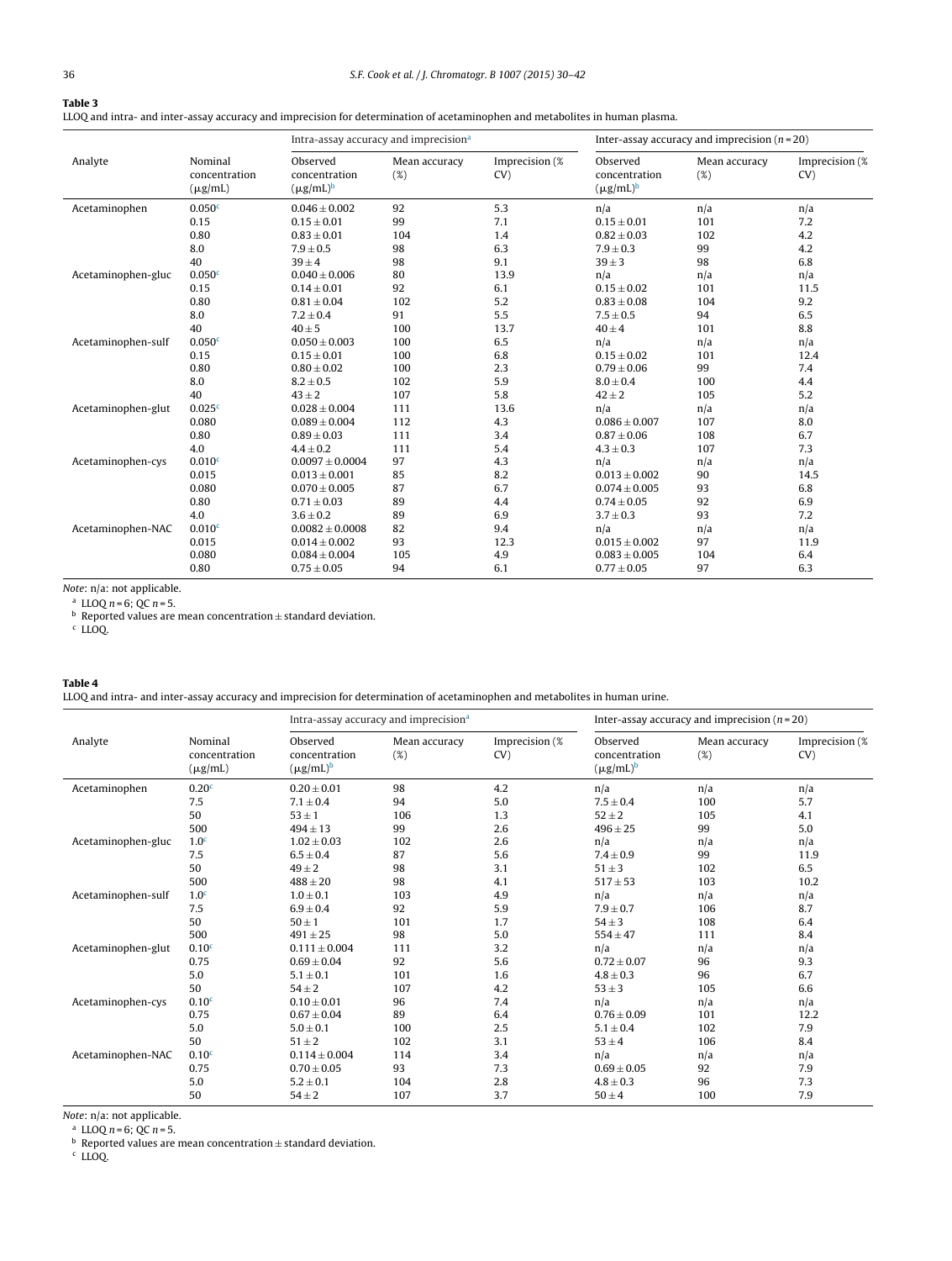<span id="page-7-0"></span>



**Fig.** 2. Representative MRM chromatograms for determination of acetaminophen and metabolites in human plasma. Specific precursor → product ion transitions for each analyte and IS are provided in [Table](#page-4-0) 2. Solid lines depict MRM traces for quantifier transitions and dashed lines depict MRM traces for qualifier transitions. (a) Analyte- and IS-free plasma. (b) Plasma fortified with IS and with acetaminophen and metabolites at each LLOQ; MRM chromatograms are derived from three sample injections (the three lowest calibrators). Nominal concentrations for analytes and IS are provided in the heading of each MRM trace.

slightly greater than 20% in most of the test lots (range: 20–24%); however, these samples did not produce detectable peaks in the acetaminophen-cys qualifier MRM transition. For all other analytes, mean peak area ratios (analyte/IS) for each urine lot were <19% of the LLOQ peak area ratio. In urine samples that were not fortified with IS, peak areas in the IS MRM transitions were <1% of the IS peak areas in the LLOQ samples.

Acetaminophen-d4 andacetaminophen-d3-sulf were recovered from plasma at  $86 \pm 6\%$  and  $81 \pm 7\%$ , respectively (mean% recovery  $\pm$  SD,  $n = 20$ ). These values suggest that small but consistent amounts ofIS and, presumably, analytes were lost during the supernatant transfer step that occurred prior to sample evaporation. Results for ionization efficiency and matrix effect experiments for the plasma assay are summarized in [Table](#page-8-0) 5. For acetaminophen and acetaminophen-sulf, mean ionization efficiencies ranged from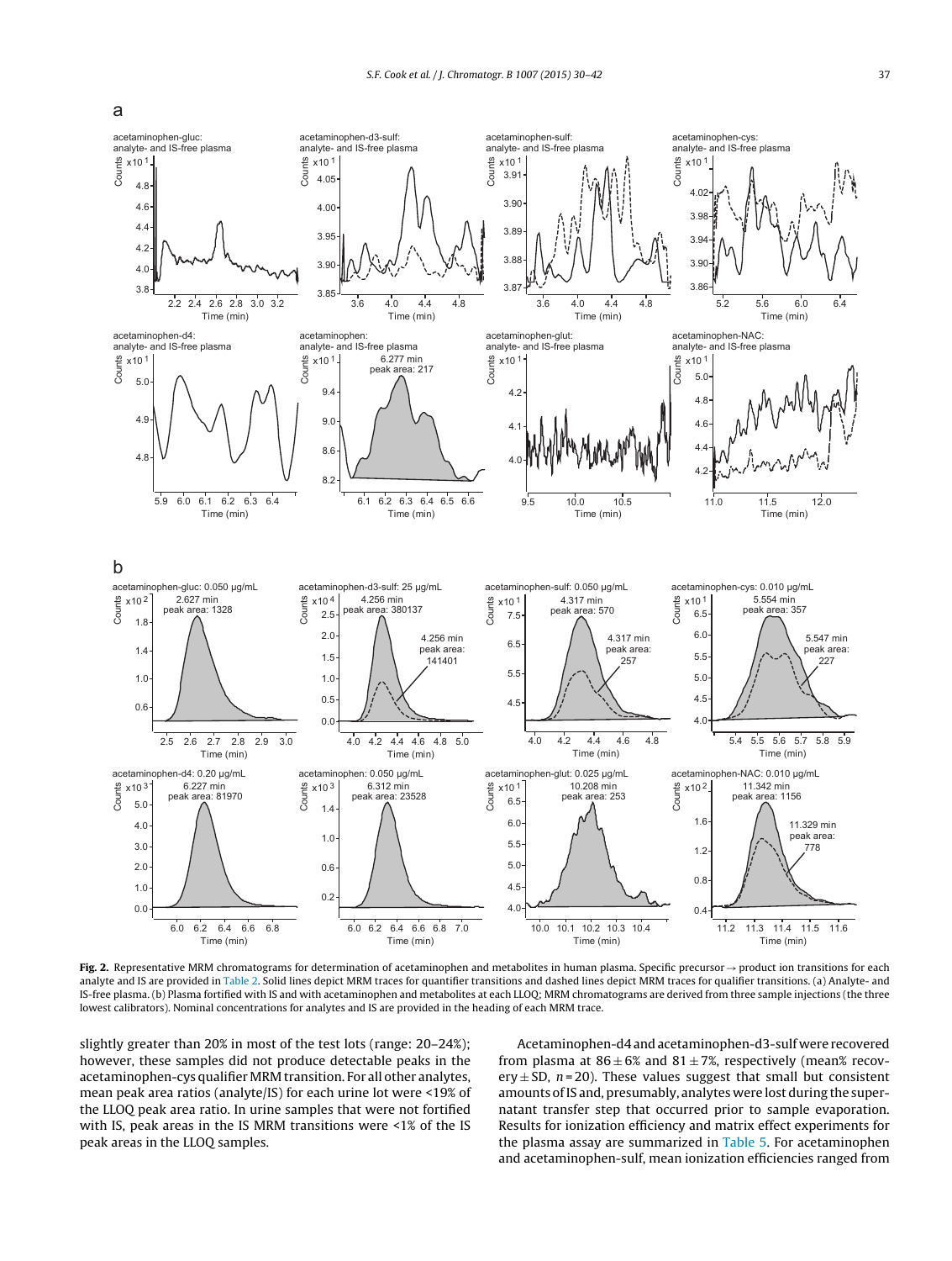<span id="page-8-0"></span>

| Ionization efficiency and matrix effect for determination of acetaminophen and metabolites in human plasma. |  |  |  |
|-------------------------------------------------------------------------------------------------------------|--|--|--|
|                                                                                                             |  |  |  |

|                       | Ionization efficiency $(\%)^a$ (n = 5) |            |            |            | Accuracy and imprecision of<br>matrix effect samples $(\%)^a$ (n=6) |             |  |
|-----------------------|----------------------------------------|------------|------------|------------|---------------------------------------------------------------------|-------------|--|
| Compound              | OC level 1                             | OC level 2 | OC level 3 | OC level 4 | OC level 2                                                          | OC level 4  |  |
| Acetaminophen         | $96\pm 6$                              | $93 \pm 3$ | $97 + 5$   | $97 + 2$   | $101 \pm 3$                                                         | $108 \pm 1$ |  |
| Acetaminophen-d4      | $95 \pm 10$                            | $97 \pm 3$ | $96 \pm 5$ | $98 \pm 6$ | n/a                                                                 | n/a         |  |
| Acetaminophen-gluc    | $32 \pm 4$                             | $32 \pm 1$ | $42 \pm 1$ | $51 \pm 2$ | $111 \pm 6$                                                         | $109 \pm 5$ |  |
| Acetaminophen-sulf    | $90 \pm 5$                             | $87 + 5$   | $91 + 7$   | $91 + 4$   | $107 + 3$                                                           | $113 \pm 3$ |  |
| Acetaminophen-d3-sulf | $91 \pm 16$                            | $90 + 4$   | $84 + 4$   | $91 + 5$   | n/a                                                                 | n/a         |  |
| Acetaminophen-glut    | n/a                                    | $61 + 4$   | $57 + 2$   | $56 + 9$   | $132 + 16$                                                          | $117 + 15$  |  |
| Acetaminophen-cys     | $381 + 200$                            | $168 + 29$ | $109 + 7$  | $101 + 4$  | $114 + 4$                                                           | $114 \pm 3$ |  |
| Acetaminophen-NAC     | $75 \pm 3$                             | $73 \pm 5$ | $74 \pm 3$ | n/a        | $104 \pm 3$                                                         | n/a         |  |

Note: n/a: not applicable.

 $a$  Reported values are mean%  $+$  standard deviation.

87 to 97%, suggesting insignificant influence of plasma matrix components on analyte ionization. Results for acetaminophen-gluc, acetaminophen-glut, and acetaminophen-NAC were indicative of ion suppression, with mean ionization efficiencies ranging from 32 to 75%. In contrast, results for acetaminophen-cys suggest that ion enhancement occurred at lower analyte concentrations, with mean ionization efficiencies of 381% and 168% at QC levels 1 and 2, respectively.Inspite ofthese variable ionizationefficiencies, results from the matrix effect experiment demonstrate that the influence of plasma matrix components on analyte ionization was relatively consistent across six different individuals. With the exception of acetaminophen-glut, mean accuracies ranged from 101 to 114% and standard deviations did not exceed 6%. Matrix effect results for acetaminophen-glut were less accurate and less precise (see Table 5); however, acetaminophen-glutis arguably the leastimportant of the analytes in this matrix (see further discussion in Section [3.3\),](#page-9-0) and these results were therefore considered acceptable for this particular analyte.

Acetaminophen-d4 and acetaminophen-d3-sulf were recovered from urine at  $104 \pm 8\%$  and  $104 \pm 7\%$ , respectively (mean%) recovery  $\pm$  SD, n=15). As expected for a dilution-only sample preparation, these values are close to 100%. Results for ionization efficiency and matrix effect experiments for the urine assay are summarized in [Table](#page-9-0) 6. Across all analytes, mean ionization efficiencies ranged from 94 to 104%, which suggests that urine matrix components neither suppressed nor enhanced analyte ionization. Results from the matrix effect experiment demonstrate that the analytes could be quantified with acceptable accuracy and imprecision in urine from six different individuals. Across all analytes, mean accuracies ranged from 87 to 115% and standard deviations did not exceed 12%.

Analyte stock solutions appeared stable (within  $\pm 20\%$  of freshly prepared solution) following six months of storage at −20 ◦C. After twelve months of storage at −20 °C, acetaminophen-glut stock solution had deteriorated to less than 40% of the values obtained from fresh stock solution; however, significant deterioration was not observed for any of the other analyte stock solutions. Based on these results, it was determined that acetaminophen, acetaminophen-gluc, acetaminophen-sulf, acetaminophen-cys, and acetaminophen-NAC stock solutions could be used up to one year after the preparation date, and acetaminophen-glut stock solution could be used up to six months after the preparation date.

Results of plasma stability experiments are summarized in [Table](#page-9-0) 7. Under all tested storage and handling conditions, acetaminophen-glut quickly deteriorated in human plasma, presumably as a result of hydrolysis by gamma-glutamyl transpeptidase and dipeptidases. Acetaminophen-cys is a major hydrolysis product of acetaminophen-glut, and the decline in acetaminophen-glut was accompanied by a concomitant increase

in acetaminophen-cys concentrations. For many analytes, such instability would be cause for concern. However, in this case, investigators are often primarily interested in using the sum of acetaminophen-glut, acetaminophen-cys, and acetaminophen-NAC concentrations as a surrogate for the amount of NAPQI that formed. Thus, acetaminophen-glut instability is not a major concern here because the critical information is essentially retained through measurement of acetaminophen-cys. If a particular research question required differentiation between relative amounts of acetaminophen-glut, acetaminophen-cys, and acetaminophen-NAC, it seems likely that addition of peptidase inhibitors during sample collection would prevent or at least minimize acetaminophen-glut degradation, but such experiments were beyond the scope of this study.

Acetaminophen, acetaminophen-gluc, and acetaminophen-sulf were adequately stable in human plasma under all tested storage and handling conditions ([Table](#page-9-0) 7). For these analytes, mean concentrations were within  $\pm 20\%$  of initial values following storage of fortified human plasma at room temperature for 24 h, at −80 ◦C for six months, and after three freeze-thaw cycles. These results are in agreement with previous studies where acetaminophen  $[25,30-33]$ and acetaminophen-gluc [\[25\]](#page-12-0) have been found to be quite stable in human plasma under typical sample handling conditions. The results for stability of acetaminophen-cys in human plasma were obscured due to the degradation of acetaminophen-glut to acetaminophen-cys. However, previous work has shown that acetaminophen-cys was adequately stable in human plasma/serum for up to 24 h at room temperature and through three freeze-thaw cycles [\[25,28,29\].](#page-12-0) Acetaminophen-NAC appeared adequately stable in human plasma following 24 h of storage at room temperature and after three freeze-thaw cycles, but significant deterioration was evident at QC level 1 after six months of storage at −80 °C (mean stability: 74% of initial concentration). After only one month of storage at −80 ◦C, stability for acetaminophen-NAC at QC levels 1 and 3 was acceptable at  $88 \pm 8\%$  and  $93 \pm 11\%$ , respectively (mean% of initial observed concentration  $\pm$  SD). All analytes were adequately stable in prepared plasma samples that were stored in the autosampler at 5 ◦C for up to 72 h. Across all analytes and QC concentrations, mean concentrations of post-preparative stability samples were within  $\pm$ 11% of freshly prepared QC samples [\(Table](#page-9-0) 7). Taken together, the stability experiment results suggest that plasma samples can be handled at room temperature during routine sample preparation and subjected to several freeze-thaw cycles without concern for analyte degradation. Furthermore, plasma samples should ideally be assayed within the first few months after sample collection.

Results of urine stability experiments are summarized in [Table](#page-9-0) 8. Acetaminophen-glut was not detected in the initial urine stability samples (see further discussion in Section [3.3\),](#page-9-0) but all other analytes were adequately stable in human urine under the tested storage and handling conditions. For these analytes, mean con-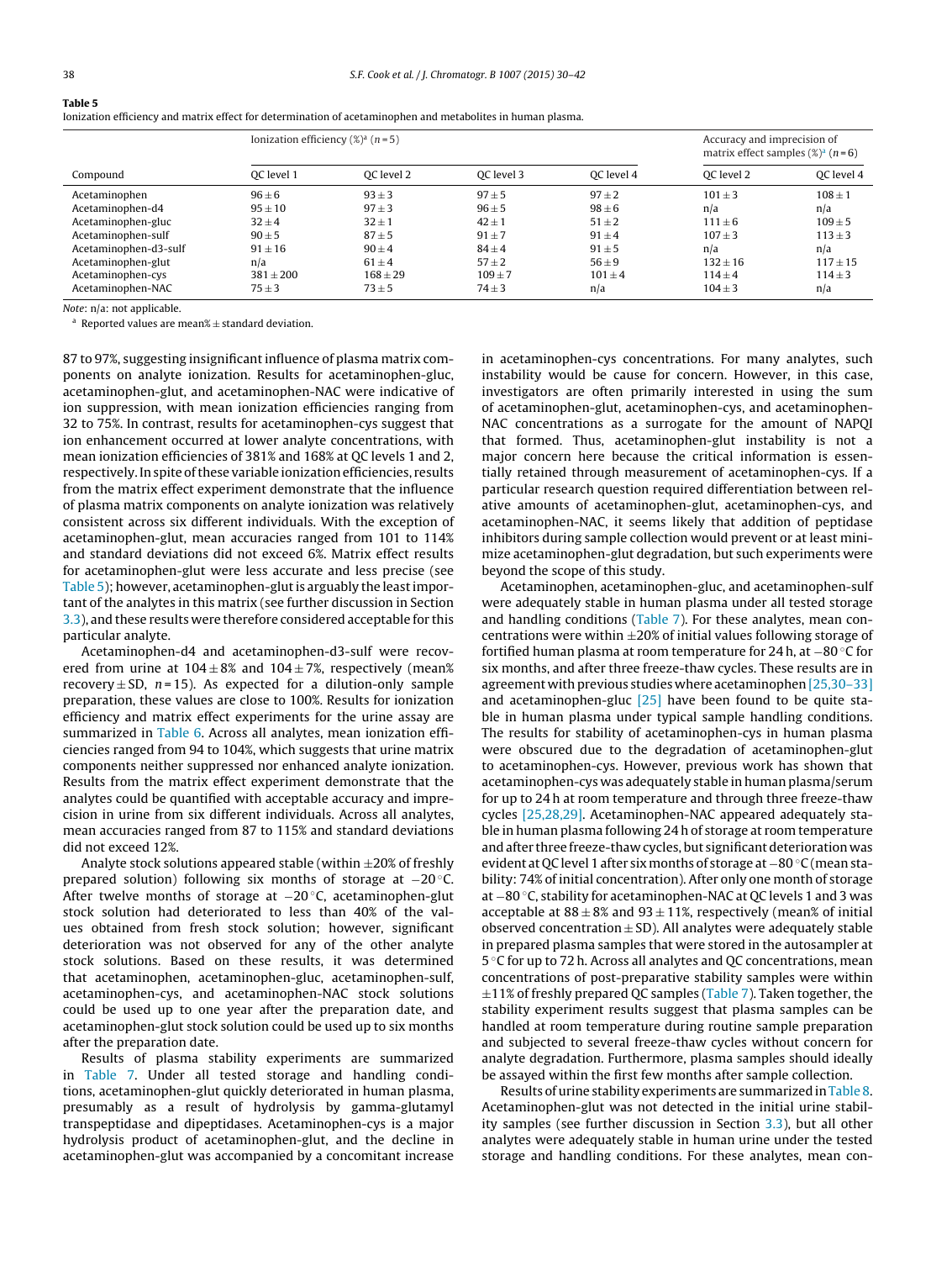<span id="page-9-0"></span>Ionization efficiency and matrix effect for determination of acetaminophen and metabolites in human urine.

|                       | Ionization efficiency $(\%)^a$ (n = 5) |             |             | $(n=6)$      | Accuracy and imprecision of<br>matrix effect samples $(\%)^a$ |  |
|-----------------------|----------------------------------------|-------------|-------------|--------------|---------------------------------------------------------------|--|
| Compound              | OC level 1                             | OC level 2  | OC level 3  | OC level 1   | OC level 3                                                    |  |
| Acetaminophen         | $100 \pm 5$                            | $99 \pm 5$  | $99 \pm 2$  | $101 + 4$    | $97 \pm 1$                                                    |  |
| Acetaminophen-d4      | $100 \pm 6$                            | $103 \pm 8$ | $103 \pm 9$ | n/a          | n/a                                                           |  |
| Acetaminophen-gluc    | $96 \pm 3$                             | $94 \pm 3$  | $94 \pm 3$  | $107 \pm 12$ | $99\pm8$                                                      |  |
| Acetaminophen-sulf    | $101 + 4$                              | $99 \pm 4$  | $97 + 3$    | $112 + 4$    | $115 \pm 2$                                                   |  |
| Acetaminophen-d3-sulf | $100 + 7$                              | $103 + 7$   | $102 + 6$   | n/a          | n/a                                                           |  |
| Acetaminophen-glut    | $99 \pm 4$                             | $99 \pm 3$  | $99 \pm 4$  | $101 \pm 5$  | $112 \pm 8$                                                   |  |
| Acetaminophen-cys     | $104 \pm 5$                            | $99 \pm 5$  | $99 \pm 4$  | $108 \pm 5$  | $107 \pm 1$                                                   |  |
| Acetaminophen-NAC     | $99 \pm 4$                             | $98 \pm 2$  | $98 \pm 4$  | $87 \pm 4$   | $91 \pm 1$                                                    |  |

Note: n/a: not applicable.

 $a$  Reported values are mean%  $\pm$  standard deviation.

#### **Table 7**

Stability of acetaminophen and metabolites in human plasma.

|                    |                                       | Stability in plasma $(\%)^a$ (n = 3) |                               | Stability in prepared samples $(\%)^b$ (n = 3) |                                      |
|--------------------|---------------------------------------|--------------------------------------|-------------------------------|------------------------------------------------|--------------------------------------|
| Analyte            | Nominal concentration<br>$(\mu g/mL)$ | 24 h at room<br>temperature          | 6 months at<br>$-80\degree$ C | 3 freeze-thaw<br>cycles                        | 72 h in $5^{\circ}$ C<br>autosampler |
| Acetaminophen      | 0.15                                  | $99 \pm 8$                           | $103 \pm 10$                  | $102 \pm 6$                                    | $95 \pm 5$                           |
|                    | 40                                    | $109 \pm 9$                          | $102 \pm 8$                   | $105 \pm 9$                                    | $98 \pm 8$                           |
| Acetaminophen-gluc | 0.15                                  | $105 \pm 6$                          | $99 \pm 13$                   | $96 \pm 3$                                     | $101 \pm 7$                          |
|                    | 40                                    | $120 \pm 11$                         | $96 \pm 10$                   | $97 + 9$                                       | $111 \pm 4$                          |
| Acetaminophen-sulf | 0.15                                  | $97 \pm 12$                          | $103 \pm 9$                   | $82 \pm 8$                                     | $102 \pm 9$                          |
|                    | 40                                    | $112 \pm 8$                          | $101 \pm 8$                   | $102 \pm 7$                                    | $98 \pm 6$                           |
| Acetaminophen-glut | 0.080                                 | $0 \pm n/a$                          | $35 \pm 3$                    | $15 \pm 1$                                     | $94 \pm 4$                           |
|                    | 4.0                                   | $0.16 \pm 0.03$                      | $46 \pm 4$                    | $23 \pm 2$                                     | $107 + 7$                            |
| Acetaminophen-cys  | 0.015                                 | $365 + 29$                           | $127 + 11$                    | $197 + 31$                                     | $90 \pm 10$                          |
|                    | 4.0                                   | $307 + 24$                           | $123 \pm 13$                  | $160 \pm 17$                                   | $97 \pm 6$                           |
| Acetaminophen-NAC  | 0.015                                 | $94 \pm 10$                          | $74 \pm 16$                   | $90 \pm 11$                                    | $102 \pm 14$                         |
|                    | 0.80                                  | $106 \pm 8$                          | $87 \pm 10$                   | $100 \pm 7$                                    | $98 \pm 7$                           |

Note: n/a: not applicable.

a Reported values are mean% of initial observed concentration  $\pm$  standard deviation. b Reported values are mean% of observed concentration from freshly prepared samples  $\pm$  standard deviation.

centrations were within  $\pm 19\%$  of initial concentrations following storage of human urine at room temperature for 24 h, at −80 ◦C for one month, and after three freeze-thaw cycles. Additionally, all analytes were adequately stable in prepared urine samples that were stored in the autosampler at 5 °C for up to 72 h. Mean concentrations of post-preparative stability samples were within  $\pm 10\%$  of freshly prepared QC samples.

#### 3.3. Application to neonatal pharmacokinetic samples

The methods presented in this paper have been successfully applied for determination of acetaminophen and metabolites in the plasma and urine of neonatal clinical study participants receiving therapeutic doses of intravenous acetaminophen. The analysis of samples from this special patient population was greatly facilitated by minimizing the required sample volume

#### **Table 8**

Stability of acetaminophen and metabolites in human urine.

|                    | Stability in urine $(\%)^a$ (n = 3)      |                            |                               |                         |                                          | Stability in prepared samples $(\%)^b$ (n = 3–5) |
|--------------------|------------------------------------------|----------------------------|-------------------------------|-------------------------|------------------------------------------|--------------------------------------------------|
| Analyte            | Initial<br>concentration<br>$(\mu g/mL)$ | 24h at room<br>temperature | 1 month at<br>$-80^{\circ}$ C | 3 freeze-thaw<br>cycles | Nominal<br>concentration<br>$(\mu g/mL)$ | 72 h in $5^{\circ}$ C<br>autosampler             |
| Acetaminophen      | 1.5                                      | $103 \pm 3$                | $96 \pm 7$                    | $98 \pm 4$              | 7.5                                      | $98 \pm 1$                                       |
|                    | 15                                       | $108 \pm 4$                | $81 \pm 3$                    | $99 \pm 1$              | 500                                      | $97 \pm 8$                                       |
| Acetaminophen-gluc | 54                                       | $100 \pm 7$                | $92 \pm 3$                    | $94 \pm 5$              | 7.5                                      | $101 \pm 9$                                      |
|                    | 489                                      | $99 \pm 6$                 | $82 \pm 5$                    | $91 \pm 7$              | 500                                      | $98 \pm 11$                                      |
| Acetaminophen-sulf | 43                                       | $98 \pm 2$                 | $99 \pm 4$                    | $98 \pm 3$              | 7.5                                      | $102 \pm 3$                                      |
|                    | 416                                      | $108 \pm 5$                | $86 \pm 6$                    | $102 \pm 1$             | 500                                      | $102 \pm 8$                                      |
| Acetaminophen-glut | < 0.10                                   | n/a                        | n/a                           | n/a                     | 0.75                                     | $106 + 3$                                        |
|                    | < 0.10                                   | n/a                        | n/a                           | n/a                     | 50                                       | $103 \pm 9$                                      |
| Acetaminophen-cys  | 2.1                                      | $98 \pm 5$                 | $106 \pm 14$                  | $96 \pm 4$              | 0.75                                     | $104 \pm 7$                                      |
|                    | 21                                       | $104 \pm 6$                | $90 \pm 5$                    | $96 \pm 4$              | 50                                       | $105 \pm 12$                                     |
| Acetaminophen-NAC  | 1.4                                      | $103 \pm 8$                | $99 \pm 9$                    | $91 \pm 5$              | 0.75                                     | $110 \pm 9$                                      |
|                    | 14                                       | $111 \pm 6$                | $89 \pm 5$                    | $96 \pm 4$              | 50                                       | $106 \pm 12$                                     |

Note: n/a: not applicable.

a Reported values are mean% of initial observed concentration  $\pm$  standard deviation. b Reported values are mean% of observed concentration from freshly prepared samples  $\pm$  standard deviation.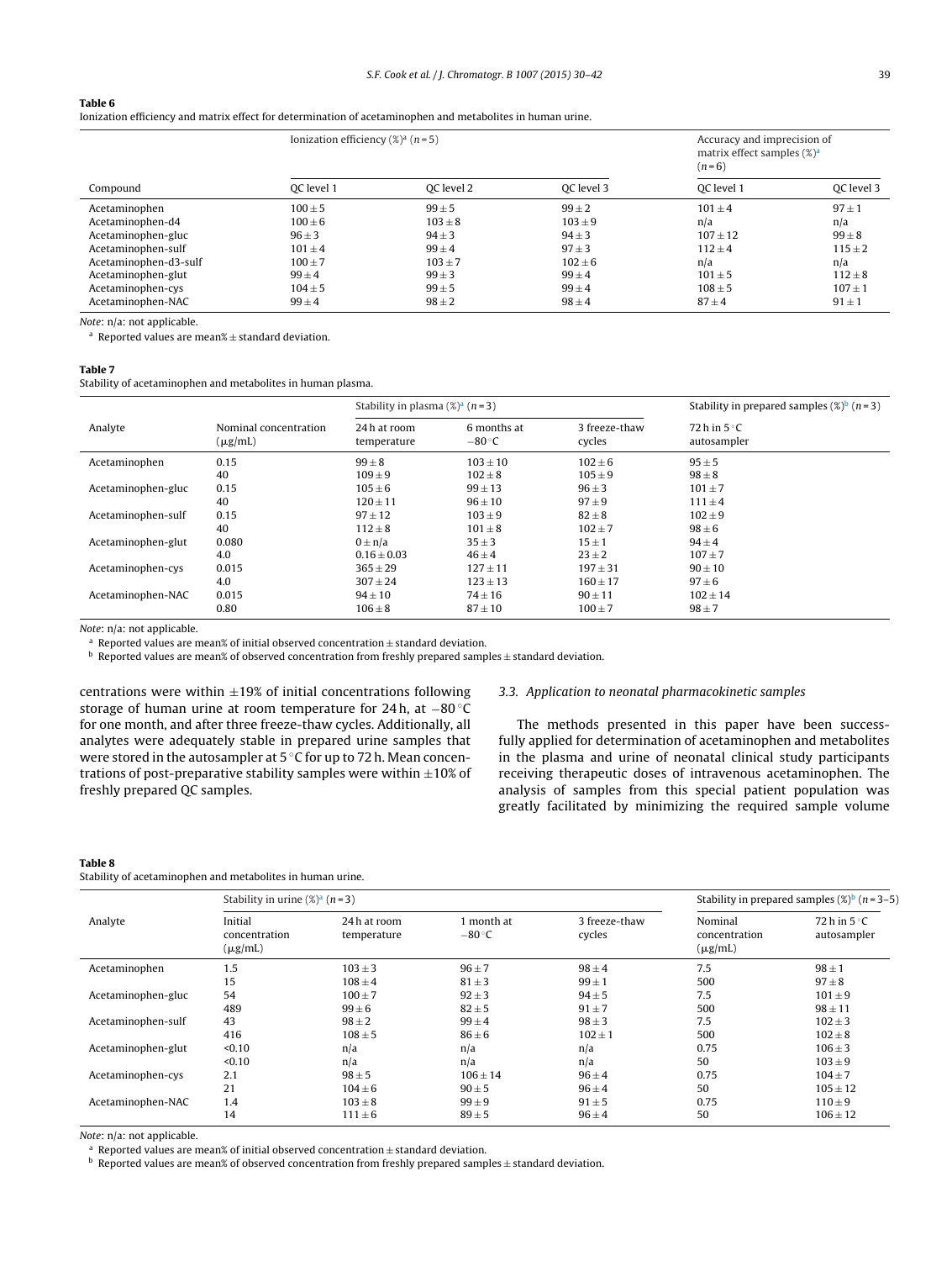

**Fig. 3.** Representative MRM chromatograms for determination of acetaminophen and metabolites in human plasma. Specific precursor→product ion transitions for each analyte and IS are provided in [Table](#page-4-0) 2. Solid lines depict MRM traces for quantifier transitions and dashed lines depict MRM traces for qualifier transitions. (a) Pre-dose plasma sample from a clinical study participant. All analytes were determined to be <LLOQ. (b) A plasma sample collected from the same clinical study participant approximately 7 h after the first 15 mg/kg dose. Interpolated analyte concentrations are provided in the MRM trace headings.

(10  $\mu$ L). Each pharmacokinetic sample consisted of only 200  $\mu$ L of blood, so most plasma sample volumes were less than 100  $\rm \mu L$ . Representative MRM chromatograms from the plasma assay show all analytes to be <LLOQ in a pre-dose sample (Fig. 3a) and acetaminophen, acetaminophen-gluc, acetaminophen-sulf, acetaminophen-cys, and acetaminophen-NAC concentrations that are well above LLOQ in a sample collected from the same clinical study participant approximately 7 h after the first 15 mg/kg dose (Fig. 3b). Similar representative MRM chromatograms are provided for pre- and post-dose urine samples in electronic supplementary data Fig. S2. The percentage of post-dose plasma and urine samples that were <LLOQ did not exceed 1% for most analytes ([Table](#page-11-0) 9). The exception was acetaminophen-glut, which was <LLOQ in nearly all plasma samples and in all of the urine samples. However, this was not unexpected because acetaminophen-glut is thought to be particularly short-lived in humans, perhaps due to relatively high expression of gamma-glutamyl transpeptidase compared to other species  $[20,34]$ . Additionally, results of stability experiments with fortified plasma showed that acetaminophenglut was rapidly converted to acetaminophen-cys under routine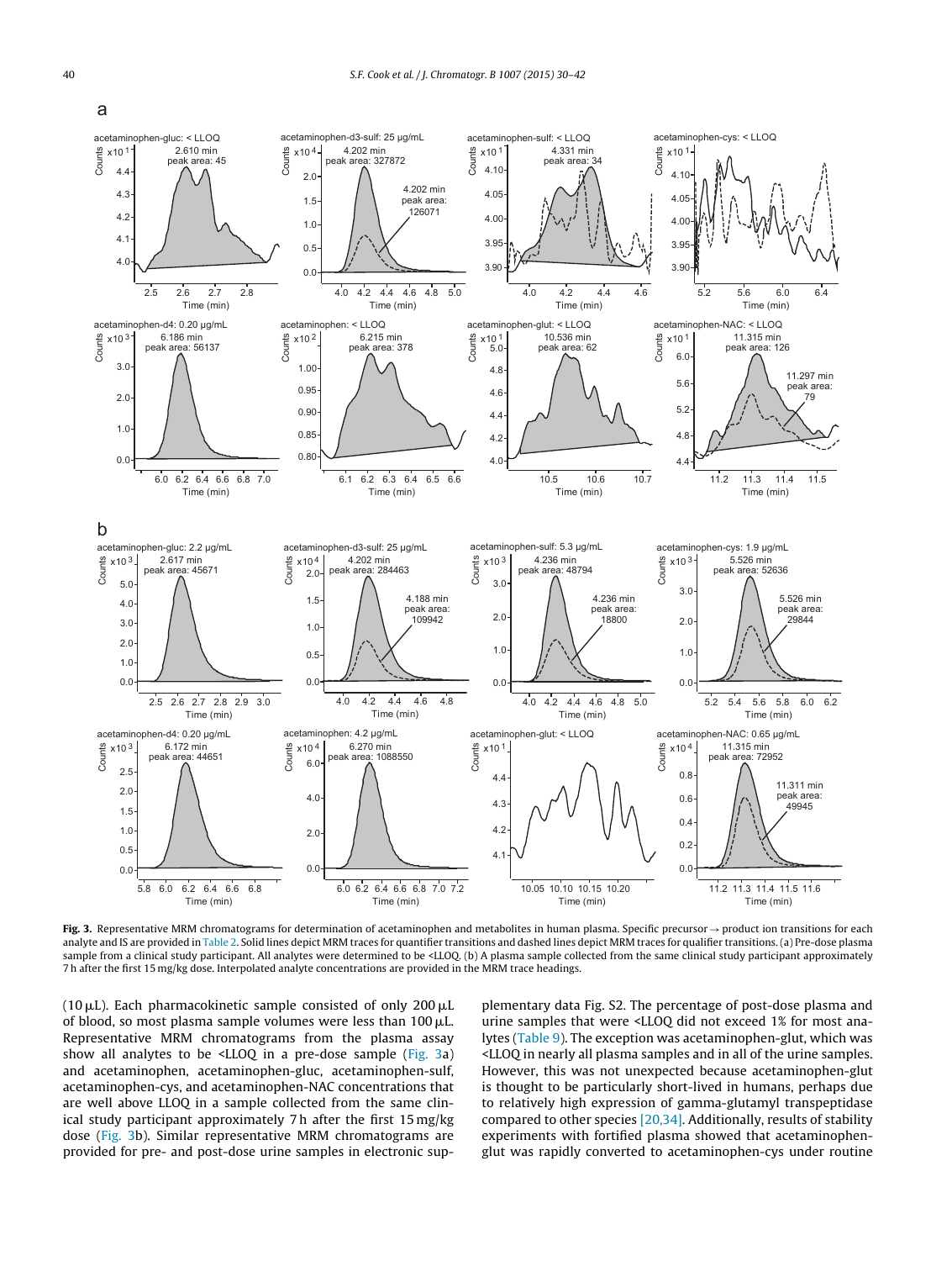<span id="page-11-0"></span>

| ш |  |
|---|--|
|---|--|

Assay suitability for analysis of neonatal pharmacokinetic samples.

| Analyte            | Samples < $LLOO(%)$ |        | Undiluted samples $>$ ULOQ $(\%)$ |        |  |
|--------------------|---------------------|--------|-----------------------------------|--------|--|
|                    | Plasma <sup>a</sup> | Urineb | Plasma <sup>a</sup>               | Urineb |  |
| Acetaminophen      |                     |        |                                   |        |  |
| Acetaminophen-gluc |                     |        |                                   |        |  |
| Acetaminophen-sulf |                     |        |                                   |        |  |
| Acetaminophen-glut | 97                  | 100    |                                   |        |  |
| Acetaminophen-cys  |                     |        |                                   |        |  |
| Acetaminophen-NAC  |                     |        | 34                                |        |  |

 $n = 267$  post-dose samples.

 $h$  n = 387 post-dose samples.

storage and handling conditions (see [Table](#page-9-0) 7 and discussion in Section [3.2\).](#page-5-0) In spite of these expectations, acetaminophen-glut was included as an analyte in these assays because it is a critical intermediate in acetaminophen metabolism, and the ability to quantitate acetaminophen-glut makes the assays readily adaptable to other matrices where concentrations are anticipated to be quantifiable, such as rodent plasma, bile, and tissue [19,21,35]. The majority of the samples did not require dilution in order to fall within the upper limit of quantification (ULOQ) (Table 9). Acetaminophen-NAC in plasma had the highest percentage of samples requiring dilution (34%), which was largely a consequence of the fact that the upper range of the acetaminophen-NAC plasma curve was limited in order to maintain a linear fit. Those samples with analyte concentrations above the ULOQ required only minor dilution (no more than 10 fold), and they could easily be anticipated prior to being assayed based on patient dosing schedule and pharmacokinetic sample collection time.

#### **4. Conclusion**

A novel HPLC–ESI–MS/MS procedure for simultaneous quantification of acetaminophen and five acetaminophen metabolites in small volumes (10  $\mu$ L) of human plasma and urine was developed and successfully validated. The utility, sensitivity, and suitability of the assays were demonstrated by analysis of samples from a pharmacokinetic study of intravenous acetaminophen in neonates. The reported methods were found to be sensitive, specific, accurate, precise, and efficient. These new methods will serve as powerful tools for researchers studying acetaminophen pharmacokinetics and acetaminophen-induced hepatotoxicity.

#### **Authors' contributions**

DGW and JNA secured funding. JNA designed and performed the clinical study. ADK, SFC, and DGW developed, validated, and applied the analytical methods. SFC and DGW drafted the manuscript, and all authors contributed to manuscript revisions and reviewed the final version

#### **Acknowledgements**

This work was supported by a contract for analytical laboratory services from McNeil Consumer Healthcare (Division of McNEIL-PPC, Inc., Fort Washington, PA) (to DGW) and by National Institutes of Health grants from the Eunice Kennedy Shriver National Institute of Child Health and Human Development (R01HD060543; to JNA) and the National Center for Advancing Translational Sciences (UL1TR000075;to Children's National Health System). McNeil Consumer Healthcare did not participate in the design, performance, analysis, or interpretation of this work. SFC received stipend support from the American Foundation for Pharmaceutical Education (pre-doctoral fellowship) and the Howard Hughes Medical Institute (Med into Grad Initiative).

# **Appendix A. Supplementary data**

Supplementary data associated with this article can be found, in the online version, at [http://dx.doi.org/10.1016/j.jchromb.2015.](http://dx.doi.org/10.1016/j.jchromb.2015.10.013) [10.013](http://dx.doi.org/10.1016/j.jchromb.2015.10.013).

#### **References**

- [1] [D.W.](http://refhub.elsevier.com/S1570-0232(15)30230-0/sbref0005) [Kaufman,](http://refhub.elsevier.com/S1570-0232(15)30230-0/sbref0005) [J.P.](http://refhub.elsevier.com/S1570-0232(15)30230-0/sbref0005) [Kelly,](http://refhub.elsevier.com/S1570-0232(15)30230-0/sbref0005) [L.](http://refhub.elsevier.com/S1570-0232(15)30230-0/sbref0005) [Rosenberg,](http://refhub.elsevier.com/S1570-0232(15)30230-0/sbref0005) [T.E.](http://refhub.elsevier.com/S1570-0232(15)30230-0/sbref0005) [Anderson,](http://refhub.elsevier.com/S1570-0232(15)30230-0/sbref0005) [A.A.](http://refhub.elsevier.com/S1570-0232(15)30230-0/sbref0005) [Mitchell,](http://refhub.elsevier.com/S1570-0232(15)30230-0/sbref0005) [Recent](http://refhub.elsevier.com/S1570-0232(15)30230-0/sbref0005) [patterns](http://refhub.elsevier.com/S1570-0232(15)30230-0/sbref0005) [of](http://refhub.elsevier.com/S1570-0232(15)30230-0/sbref0005) [medication](http://refhub.elsevier.com/S1570-0232(15)30230-0/sbref0005) [use](http://refhub.elsevier.com/S1570-0232(15)30230-0/sbref0005) [in](http://refhub.elsevier.com/S1570-0232(15)30230-0/sbref0005) [the](http://refhub.elsevier.com/S1570-0232(15)30230-0/sbref0005) [ambulatory](http://refhub.elsevier.com/S1570-0232(15)30230-0/sbref0005) [adult](http://refhub.elsevier.com/S1570-0232(15)30230-0/sbref0005) [population](http://refhub.elsevier.com/S1570-0232(15)30230-0/sbref0005) [of](http://refhub.elsevier.com/S1570-0232(15)30230-0/sbref0005) [the](http://refhub.elsevier.com/S1570-0232(15)30230-0/sbref0005) [United](http://refhub.elsevier.com/S1570-0232(15)30230-0/sbref0005) [States:](http://refhub.elsevier.com/S1570-0232(15)30230-0/sbref0005) [the](http://refhub.elsevier.com/S1570-0232(15)30230-0/sbref0005) [Slone](http://refhub.elsevier.com/S1570-0232(15)30230-0/sbref0005) [survey,](http://refhub.elsevier.com/S1570-0232(15)30230-0/sbref0005) [JAMA](http://refhub.elsevier.com/S1570-0232(15)30230-0/sbref0005) [287](http://refhub.elsevier.com/S1570-0232(15)30230-0/sbref0005) [\(2002\)](http://refhub.elsevier.com/S1570-0232(15)30230-0/sbref0005) [337–344.](http://refhub.elsevier.com/S1570-0232(15)30230-0/sbref0005)
- [2] [R.](http://refhub.elsevier.com/S1570-0232(15)30230-0/sbref0010) [Paulose-Ram,](http://refhub.elsevier.com/S1570-0232(15)30230-0/sbref0010) [R.](http://refhub.elsevier.com/S1570-0232(15)30230-0/sbref0010) [Hirsch,](http://refhub.elsevier.com/S1570-0232(15)30230-0/sbref0010) [C.](http://refhub.elsevier.com/S1570-0232(15)30230-0/sbref0010) [Dillon,](http://refhub.elsevier.com/S1570-0232(15)30230-0/sbref0010) [K.](http://refhub.elsevier.com/S1570-0232(15)30230-0/sbref0010) [Losonczy,](http://refhub.elsevier.com/S1570-0232(15)30230-0/sbref0010) [M.](http://refhub.elsevier.com/S1570-0232(15)30230-0/sbref0010) [Cooper,](http://refhub.elsevier.com/S1570-0232(15)30230-0/sbref0010) [Y.](http://refhub.elsevier.com/S1570-0232(15)30230-0/sbref0010) [Ostchega,](http://refhub.elsevier.com/S1570-0232(15)30230-0/sbref0010) [Prescription](http://refhub.elsevier.com/S1570-0232(15)30230-0/sbref0010) [and](http://refhub.elsevier.com/S1570-0232(15)30230-0/sbref0010) [non-prescription](http://refhub.elsevier.com/S1570-0232(15)30230-0/sbref0010) [analgesic](http://refhub.elsevier.com/S1570-0232(15)30230-0/sbref0010) [use](http://refhub.elsevier.com/S1570-0232(15)30230-0/sbref0010) [among](http://refhub.elsevier.com/S1570-0232(15)30230-0/sbref0010) [the](http://refhub.elsevier.com/S1570-0232(15)30230-0/sbref0010) [US](http://refhub.elsevier.com/S1570-0232(15)30230-0/sbref0010) [adult](http://refhub.elsevier.com/S1570-0232(15)30230-0/sbref0010) [population:](http://refhub.elsevier.com/S1570-0232(15)30230-0/sbref0010) [results](http://refhub.elsevier.com/S1570-0232(15)30230-0/sbref0010) [from](http://refhub.elsevier.com/S1570-0232(15)30230-0/sbref0010) [the](http://refhub.elsevier.com/S1570-0232(15)30230-0/sbref0010) [third](http://refhub.elsevier.com/S1570-0232(15)30230-0/sbref0010) [National](http://refhub.elsevier.com/S1570-0232(15)30230-0/sbref0010) [Health](http://refhub.elsevier.com/S1570-0232(15)30230-0/sbref0010) [and](http://refhub.elsevier.com/S1570-0232(15)30230-0/sbref0010) [Nutrition](http://refhub.elsevier.com/S1570-0232(15)30230-0/sbref0010) [Examination](http://refhub.elsevier.com/S1570-0232(15)30230-0/sbref0010) [Survey](http://refhub.elsevier.com/S1570-0232(15)30230-0/sbref0010) [\(NHANES](http://refhub.elsevier.com/S1570-0232(15)30230-0/sbref0010) [III\),](http://refhub.elsevier.com/S1570-0232(15)30230-0/sbref0010) [Pharmacoepidemiol.](http://refhub.elsevier.com/S1570-0232(15)30230-0/sbref0010) [Drug](http://refhub.elsevier.com/S1570-0232(15)30230-0/sbref0010) [Saf.](http://refhub.elsevier.com/S1570-0232(15)30230-0/sbref0010) [12](http://refhub.elsevier.com/S1570-0232(15)30230-0/sbref0010) [\(2003\)](http://refhub.elsevier.com/S1570-0232(15)30230-0/sbref0010) [315–326.](http://refhub.elsevier.com/S1570-0232(15)30230-0/sbref0010)
- [3] [R.](http://refhub.elsevier.com/S1570-0232(15)30230-0/sbref0015) [Paulose-Ram,](http://refhub.elsevier.com/S1570-0232(15)30230-0/sbref0015) R. [Hirsch,](http://refhub.elsevier.com/S1570-0232(15)30230-0/sbref0015) [C.](http://refhub.elsevier.com/S1570-0232(15)30230-0/sbref0015) [Dillon,](http://refhub.elsevier.com/S1570-0232(15)30230-0/sbref0015) [Q.](http://refhub.elsevier.com/S1570-0232(15)30230-0/sbref0015) [Gu,](http://refhub.elsevier.com/S1570-0232(15)30230-0/sbref0015) [Frequent](http://refhub.elsevier.com/S1570-0232(15)30230-0/sbref0015) [monthly](http://refhub.elsevier.com/S1570-0232(15)30230-0/sbref0015) [use](http://refhub.elsevier.com/S1570-0232(15)30230-0/sbref0015) [of](http://refhub.elsevier.com/S1570-0232(15)30230-0/sbref0015) [selected](http://refhub.elsevier.com/S1570-0232(15)30230-0/sbref0015) [non-prescription](http://refhub.elsevier.com/S1570-0232(15)30230-0/sbref0015) [and](http://refhub.elsevier.com/S1570-0232(15)30230-0/sbref0015) [prescription](http://refhub.elsevier.com/S1570-0232(15)30230-0/sbref0015) [non-narcotic](http://refhub.elsevier.com/S1570-0232(15)30230-0/sbref0015) [analgesics](http://refhub.elsevier.com/S1570-0232(15)30230-0/sbref0015) [among](http://refhub.elsevier.com/S1570-0232(15)30230-0/sbref0015) [U.S.](http://refhub.elsevier.com/S1570-0232(15)30230-0/sbref0015) [adults,](http://refhub.elsevier.com/S1570-0232(15)30230-0/sbref0015) [Pharmacoepidemiol.](http://refhub.elsevier.com/S1570-0232(15)30230-0/sbref0015) [Drug](http://refhub.elsevier.com/S1570-0232(15)30230-0/sbref0015) [Saf.](http://refhub.elsevier.com/S1570-0232(15)30230-0/sbref0015) [14](http://refhub.elsevier.com/S1570-0232(15)30230-0/sbref0015) [\(2005\)](http://refhub.elsevier.com/S1570-0232(15)30230-0/sbref0015) [257](http://refhub.elsevier.com/S1570-0232(15)30230-0/sbref0015)–[266.](http://refhub.elsevier.com/S1570-0232(15)30230-0/sbref0015)
- [4] [L.](http://refhub.elsevier.com/S1570-0232(15)30230-0/sbref0020) [Vernacchio,](http://refhub.elsevier.com/S1570-0232(15)30230-0/sbref0020) [J.P.](http://refhub.elsevier.com/S1570-0232(15)30230-0/sbref0020) [Kelly,](http://refhub.elsevier.com/S1570-0232(15)30230-0/sbref0020) [D.W.](http://refhub.elsevier.com/S1570-0232(15)30230-0/sbref0020) [Kaufman,](http://refhub.elsevier.com/S1570-0232(15)30230-0/sbref0020) [A.A.](http://refhub.elsevier.com/S1570-0232(15)30230-0/sbref0020) [Mitchell,](http://refhub.elsevier.com/S1570-0232(15)30230-0/sbref0020) [Medication](http://refhub.elsevier.com/S1570-0232(15)30230-0/sbref0020) [use](http://refhub.elsevier.com/S1570-0232(15)30230-0/sbref0020) [among](http://refhub.elsevier.com/S1570-0232(15)30230-0/sbref0020) [children](http://refhub.elsevier.com/S1570-0232(15)30230-0/sbref0020) [<12](http://refhub.elsevier.com/S1570-0232(15)30230-0/sbref0020) [years](http://refhub.elsevier.com/S1570-0232(15)30230-0/sbref0020) [of](http://refhub.elsevier.com/S1570-0232(15)30230-0/sbref0020) [age](http://refhub.elsevier.com/S1570-0232(15)30230-0/sbref0020) [in](http://refhub.elsevier.com/S1570-0232(15)30230-0/sbref0020) [the](http://refhub.elsevier.com/S1570-0232(15)30230-0/sbref0020) [United](http://refhub.elsevier.com/S1570-0232(15)30230-0/sbref0020) [States:](http://refhub.elsevier.com/S1570-0232(15)30230-0/sbref0020) [results](http://refhub.elsevier.com/S1570-0232(15)30230-0/sbref0020) [from](http://refhub.elsevier.com/S1570-0232(15)30230-0/sbref0020) [the](http://refhub.elsevier.com/S1570-0232(15)30230-0/sbref0020) [Slone](http://refhub.elsevier.com/S1570-0232(15)30230-0/sbref0020) [Survey,](http://refhub.elsevier.com/S1570-0232(15)30230-0/sbref0020) [Pediatrics](http://refhub.elsevier.com/S1570-0232(15)30230-0/sbref0020) [124](http://refhub.elsevier.com/S1570-0232(15)30230-0/sbref0020) [\(2009\)](http://refhub.elsevier.com/S1570-0232(15)30230-0/sbref0020) [446–454.](http://refhub.elsevier.com/S1570-0232(15)30230-0/sbref0020)
- [5] [R.C.](http://refhub.elsevier.com/S1570-0232(15)30230-0/sbref0025) [Dart,](http://refhub.elsevier.com/S1570-0232(15)30230-0/sbref0025) [E.](http://refhub.elsevier.com/S1570-0232(15)30230-0/sbref0025) [Bailey,](http://refhub.elsevier.com/S1570-0232(15)30230-0/sbref0025) [Does](http://refhub.elsevier.com/S1570-0232(15)30230-0/sbref0025) [therapeutic](http://refhub.elsevier.com/S1570-0232(15)30230-0/sbref0025) [use](http://refhub.elsevier.com/S1570-0232(15)30230-0/sbref0025) [of](http://refhub.elsevier.com/S1570-0232(15)30230-0/sbref0025) [acetaminophen](http://refhub.elsevier.com/S1570-0232(15)30230-0/sbref0025) [cause](http://refhub.elsevier.com/S1570-0232(15)30230-0/sbref0025) [acute](http://refhub.elsevier.com/S1570-0232(15)30230-0/sbref0025) [liver](http://refhub.elsevier.com/S1570-0232(15)30230-0/sbref0025) [failure?](http://refhub.elsevier.com/S1570-0232(15)30230-0/sbref0025) [Pharmacotherapy](http://refhub.elsevier.com/S1570-0232(15)30230-0/sbref0025) [27](http://refhub.elsevier.com/S1570-0232(15)30230-0/sbref0025) [\(2007\)](http://refhub.elsevier.com/S1570-0232(15)30230-0/sbref0025) [1219](http://refhub.elsevier.com/S1570-0232(15)30230-0/sbref0025)–[1230.](http://refhub.elsevier.com/S1570-0232(15)30230-0/sbref0025)
- [6] [A.M.](http://refhub.elsevier.com/S1570-0232(15)30230-0/sbref0030) [Larson,](http://refhub.elsevier.com/S1570-0232(15)30230-0/sbref0030) [Acetaminophen](http://refhub.elsevier.com/S1570-0232(15)30230-0/sbref0030) [hepatotoxicity,](http://refhub.elsevier.com/S1570-0232(15)30230-0/sbref0030) [Clin.](http://refhub.elsevier.com/S1570-0232(15)30230-0/sbref0030) [Liver](http://refhub.elsevier.com/S1570-0232(15)30230-0/sbref0030) [Dis.](http://refhub.elsevier.com/S1570-0232(15)30230-0/sbref0030) [11](http://refhub.elsevier.com/S1570-0232(15)30230-0/sbref0030) [\(2007\)](http://refhub.elsevier.com/S1570-0232(15)30230-0/sbref0030) [525–548,](http://refhub.elsevier.com/S1570-0232(15)30230-0/sbref0030) [vi.](http://refhub.elsevier.com/S1570-0232(15)30230-0/sbref0030)
- [7] [G.G.](http://refhub.elsevier.com/S1570-0232(15)30230-0/sbref0035) [Graham,](http://refhub.elsevier.com/S1570-0232(15)30230-0/sbref0035) [M.J.](http://refhub.elsevier.com/S1570-0232(15)30230-0/sbref0035) [Davies,](http://refhub.elsevier.com/S1570-0232(15)30230-0/sbref0035) [R.O.](http://refhub.elsevier.com/S1570-0232(15)30230-0/sbref0035) [Day,](http://refhub.elsevier.com/S1570-0232(15)30230-0/sbref0035) [A.](http://refhub.elsevier.com/S1570-0232(15)30230-0/sbref0035) [Mohamudally,](http://refhub.elsevier.com/S1570-0232(15)30230-0/sbref0035) [K.F.](http://refhub.elsevier.com/S1570-0232(15)30230-0/sbref0035) [Scott,](http://refhub.elsevier.com/S1570-0232(15)30230-0/sbref0035) [The](http://refhub.elsevier.com/S1570-0232(15)30230-0/sbref0035) [modern](http://refhub.elsevier.com/S1570-0232(15)30230-0/sbref0035) [pharmacology](http://refhub.elsevier.com/S1570-0232(15)30230-0/sbref0035) [of](http://refhub.elsevier.com/S1570-0232(15)30230-0/sbref0035) [paracetamol:](http://refhub.elsevier.com/S1570-0232(15)30230-0/sbref0035) [therapeutic](http://refhub.elsevier.com/S1570-0232(15)30230-0/sbref0035) [actions,](http://refhub.elsevier.com/S1570-0232(15)30230-0/sbref0035) [mechanism](http://refhub.elsevier.com/S1570-0232(15)30230-0/sbref0035) [of](http://refhub.elsevier.com/S1570-0232(15)30230-0/sbref0035) [action,](http://refhub.elsevier.com/S1570-0232(15)30230-0/sbref0035) [metabolism,](http://refhub.elsevier.com/S1570-0232(15)30230-0/sbref0035) [toxicity](http://refhub.elsevier.com/S1570-0232(15)30230-0/sbref0035) [and](http://refhub.elsevier.com/S1570-0232(15)30230-0/sbref0035) [recent](http://refhub.elsevier.com/S1570-0232(15)30230-0/sbref0035) [pharmacological](http://refhub.elsevier.com/S1570-0232(15)30230-0/sbref0035) [findings,](http://refhub.elsevier.com/S1570-0232(15)30230-0/sbref0035) [Inflammopharmacology](http://refhub.elsevier.com/S1570-0232(15)30230-0/sbref0035) [21](http://refhub.elsevier.com/S1570-0232(15)30230-0/sbref0035) [\(2013\)](http://refhub.elsevier.com/S1570-0232(15)30230-0/sbref0035) [201–232.](http://refhub.elsevier.com/S1570-0232(15)30230-0/sbref0035)
- [8] [E.M.](http://refhub.elsevier.com/S1570-0232(15)30230-0/sbref0040) [Boyd,](http://refhub.elsevier.com/S1570-0232(15)30230-0/sbref0040) [G.M.](http://refhub.elsevier.com/S1570-0232(15)30230-0/sbref0040) [Bereczky,](http://refhub.elsevier.com/S1570-0232(15)30230-0/sbref0040) [Liver](http://refhub.elsevier.com/S1570-0232(15)30230-0/sbref0040) [necrosis](http://refhub.elsevier.com/S1570-0232(15)30230-0/sbref0040) [from](http://refhub.elsevier.com/S1570-0232(15)30230-0/sbref0040) [paracetamol,](http://refhub.elsevier.com/S1570-0232(15)30230-0/sbref0040) [Br.](http://refhub.elsevier.com/S1570-0232(15)30230-0/sbref0040) [J.](http://refhub.elsevier.com/S1570-0232(15)30230-0/sbref0040) [Pharmacol.](http://refhub.elsevier.com/S1570-0232(15)30230-0/sbref0040) [Chemother.](http://refhub.elsevier.com/S1570-0232(15)30230-0/sbref0040) [26](http://refhub.elsevier.com/S1570-0232(15)30230-0/sbref0040) [\(1966\)](http://refhub.elsevier.com/S1570-0232(15)30230-0/sbref0040) [606–614.](http://refhub.elsevier.com/S1570-0232(15)30230-0/sbref0040)
- [9] [D.G.](http://refhub.elsevier.com/S1570-0232(15)30230-0/sbref0045) [Davidson,](http://refhub.elsevier.com/S1570-0232(15)30230-0/sbref0045) [W.N.](http://refhub.elsevier.com/S1570-0232(15)30230-0/sbref0045) [Eastham,](http://refhub.elsevier.com/S1570-0232(15)30230-0/sbref0045) [Acute](http://refhub.elsevier.com/S1570-0232(15)30230-0/sbref0045) [liver](http://refhub.elsevier.com/S1570-0232(15)30230-0/sbref0045) [necrosis](http://refhub.elsevier.com/S1570-0232(15)30230-0/sbref0045) [following](http://refhub.elsevier.com/S1570-0232(15)30230-0/sbref0045) [overdose](http://refhub.elsevier.com/S1570-0232(15)30230-0/sbref0045) [of](http://refhub.elsevier.com/S1570-0232(15)30230-0/sbref0045) [paracetamol,](http://refhub.elsevier.com/S1570-0232(15)30230-0/sbref0045) [Br.](http://refhub.elsevier.com/S1570-0232(15)30230-0/sbref0045) [Med.](http://refhub.elsevier.com/S1570-0232(15)30230-0/sbref0045) [J.](http://refhub.elsevier.com/S1570-0232(15)30230-0/sbref0045) [2](http://refhub.elsevier.com/S1570-0232(15)30230-0/sbref0045) [\(1966\)](http://refhub.elsevier.com/S1570-0232(15)30230-0/sbref0045) [497–499.](http://refhub.elsevier.com/S1570-0232(15)30230-0/sbref0045)
- [10] [J.S.](http://refhub.elsevier.com/S1570-0232(15)30230-0/sbref0050) [Thomson,](http://refhub.elsevier.com/S1570-0232(15)30230-0/sbref0050) [L.F.](http://refhub.elsevier.com/S1570-0232(15)30230-0/sbref0050) [Prescott,](http://refhub.elsevier.com/S1570-0232(15)30230-0/sbref0050) [Liver](http://refhub.elsevier.com/S1570-0232(15)30230-0/sbref0050) [damage](http://refhub.elsevier.com/S1570-0232(15)30230-0/sbref0050) [and](http://refhub.elsevier.com/S1570-0232(15)30230-0/sbref0050) [impaired](http://refhub.elsevier.com/S1570-0232(15)30230-0/sbref0050) [glucose](http://refhub.elsevier.com/S1570-0232(15)30230-0/sbref0050) [tolerance](http://refhub.elsevier.com/S1570-0232(15)30230-0/sbref0050) [after](http://refhub.elsevier.com/S1570-0232(15)30230-0/sbref0050) [paracetamol](http://refhub.elsevier.com/S1570-0232(15)30230-0/sbref0050) [overdosage,](http://refhub.elsevier.com/S1570-0232(15)30230-0/sbref0050) [Br.](http://refhub.elsevier.com/S1570-0232(15)30230-0/sbref0050) [Med.](http://refhub.elsevier.com/S1570-0232(15)30230-0/sbref0050) [J.](http://refhub.elsevier.com/S1570-0232(15)30230-0/sbref0050) [2](http://refhub.elsevier.com/S1570-0232(15)30230-0/sbref0050) [\(1966\)](http://refhub.elsevier.com/S1570-0232(15)30230-0/sbref0050) [506–507.](http://refhub.elsevier.com/S1570-0232(15)30230-0/sbref0050)
- [11] [B.](http://refhub.elsevier.com/S1570-0232(15)30230-0/sbref0055) [McJunkin,](http://refhub.elsevier.com/S1570-0232(15)30230-0/sbref0055) [K.W.](http://refhub.elsevier.com/S1570-0232(15)30230-0/sbref0055) [Barwick,](http://refhub.elsevier.com/S1570-0232(15)30230-0/sbref0055) [W.C.](http://refhub.elsevier.com/S1570-0232(15)30230-0/sbref0055) [Little,](http://refhub.elsevier.com/S1570-0232(15)30230-0/sbref0055) [J.B.](http://refhub.elsevier.com/S1570-0232(15)30230-0/sbref0055) [Winfield,](http://refhub.elsevier.com/S1570-0232(15)30230-0/sbref0055) [Fatal](http://refhub.elsevier.com/S1570-0232(15)30230-0/sbref0055) [massive](http://refhub.elsevier.com/S1570-0232(15)30230-0/sbref0055) [hepatic](http://refhub.elsevier.com/S1570-0232(15)30230-0/sbref0055) [necrosis](http://refhub.elsevier.com/S1570-0232(15)30230-0/sbref0055) [following](http://refhub.elsevier.com/S1570-0232(15)30230-0/sbref0055) [acetaminophen](http://refhub.elsevier.com/S1570-0232(15)30230-0/sbref0055) [overdose,](http://refhub.elsevier.com/S1570-0232(15)30230-0/sbref0055) [JAMA](http://refhub.elsevier.com/S1570-0232(15)30230-0/sbref0055) [236](http://refhub.elsevier.com/S1570-0232(15)30230-0/sbref0055) [\(1976\)](http://refhub.elsevier.com/S1570-0232(15)30230-0/sbref0055) [1874–1875.](http://refhub.elsevier.com/S1570-0232(15)30230-0/sbref0055)
- [12] [A.M.](http://refhub.elsevier.com/S1570-0232(15)30230-0/sbref0060) [Larson,](http://refhub.elsevier.com/S1570-0232(15)30230-0/sbref0060) [J.](http://refhub.elsevier.com/S1570-0232(15)30230-0/sbref0060) [Polson,](http://refhub.elsevier.com/S1570-0232(15)30230-0/sbref0060) [R.J.](http://refhub.elsevier.com/S1570-0232(15)30230-0/sbref0060) [Fontana,](http://refhub.elsevier.com/S1570-0232(15)30230-0/sbref0060) [T.J.](http://refhub.elsevier.com/S1570-0232(15)30230-0/sbref0060) [Davern,](http://refhub.elsevier.com/S1570-0232(15)30230-0/sbref0060) [E.](http://refhub.elsevier.com/S1570-0232(15)30230-0/sbref0060) [Lalani,](http://refhub.elsevier.com/S1570-0232(15)30230-0/sbref0060) [L.S.](http://refhub.elsevier.com/S1570-0232(15)30230-0/sbref0060) [Hynan,](http://refhub.elsevier.com/S1570-0232(15)30230-0/sbref0060) [J.S.](http://refhub.elsevier.com/S1570-0232(15)30230-0/sbref0060) [Reisch,](http://refhub.elsevier.com/S1570-0232(15)30230-0/sbref0060) [F.V.](http://refhub.elsevier.com/S1570-0232(15)30230-0/sbref0060) [Schiodt,](http://refhub.elsevier.com/S1570-0232(15)30230-0/sbref0060) [G.](http://refhub.elsevier.com/S1570-0232(15)30230-0/sbref0060) [Ostapowicz,](http://refhub.elsevier.com/S1570-0232(15)30230-0/sbref0060) [A.O.](http://refhub.elsevier.com/S1570-0232(15)30230-0/sbref0060) [Shakil,](http://refhub.elsevier.com/S1570-0232(15)30230-0/sbref0060) [W.M.](http://refhub.elsevier.com/S1570-0232(15)30230-0/sbref0060) [Lee,](http://refhub.elsevier.com/S1570-0232(15)30230-0/sbref0060) [Acetaminophen-induced](http://refhub.elsevier.com/S1570-0232(15)30230-0/sbref0060) [acute](http://refhub.elsevier.com/S1570-0232(15)30230-0/sbref0060) [liver](http://refhub.elsevier.com/S1570-0232(15)30230-0/sbref0060) [failure:](http://refhub.elsevier.com/S1570-0232(15)30230-0/sbref0060) [results](http://refhub.elsevier.com/S1570-0232(15)30230-0/sbref0060) [of](http://refhub.elsevier.com/S1570-0232(15)30230-0/sbref0060) [a](http://refhub.elsevier.com/S1570-0232(15)30230-0/sbref0060) [United](http://refhub.elsevier.com/S1570-0232(15)30230-0/sbref0060) [States](http://refhub.elsevier.com/S1570-0232(15)30230-0/sbref0060) [multicenter,](http://refhub.elsevier.com/S1570-0232(15)30230-0/sbref0060) [prospective](http://refhub.elsevier.com/S1570-0232(15)30230-0/sbref0060) [study,](http://refhub.elsevier.com/S1570-0232(15)30230-0/sbref0060) [Hepatology](http://refhub.elsevier.com/S1570-0232(15)30230-0/sbref0060) [42](http://refhub.elsevier.com/S1570-0232(15)30230-0/sbref0060) [\(2005\)](http://refhub.elsevier.com/S1570-0232(15)30230-0/sbref0060) [1364](http://refhub.elsevier.com/S1570-0232(15)30230-0/sbref0060)–[1372.](http://refhub.elsevier.com/S1570-0232(15)30230-0/sbref0060)
- [13] [H.](http://refhub.elsevier.com/S1570-0232(15)30230-0/sbref0065) [Jaeschke,](http://refhub.elsevier.com/S1570-0232(15)30230-0/sbref0065) [M.R.](http://refhub.elsevier.com/S1570-0232(15)30230-0/sbref0065) [McGill,](http://refhub.elsevier.com/S1570-0232(15)30230-0/sbref0065) [A.](http://refhub.elsevier.com/S1570-0232(15)30230-0/sbref0065) [Ramachandran,](http://refhub.elsevier.com/S1570-0232(15)30230-0/sbref0065) [Oxidant](http://refhub.elsevier.com/S1570-0232(15)30230-0/sbref0065) [stress,](http://refhub.elsevier.com/S1570-0232(15)30230-0/sbref0065) [mitochondria,](http://refhub.elsevier.com/S1570-0232(15)30230-0/sbref0065) [and](http://refhub.elsevier.com/S1570-0232(15)30230-0/sbref0065) [cell](http://refhub.elsevier.com/S1570-0232(15)30230-0/sbref0065) [death](http://refhub.elsevier.com/S1570-0232(15)30230-0/sbref0065) [mechanisms](http://refhub.elsevier.com/S1570-0232(15)30230-0/sbref0065) [in](http://refhub.elsevier.com/S1570-0232(15)30230-0/sbref0065) [drug-induced](http://refhub.elsevier.com/S1570-0232(15)30230-0/sbref0065) [liver](http://refhub.elsevier.com/S1570-0232(15)30230-0/sbref0065) [injury:](http://refhub.elsevier.com/S1570-0232(15)30230-0/sbref0065) [lessons](http://refhub.elsevier.com/S1570-0232(15)30230-0/sbref0065) [learned](http://refhub.elsevier.com/S1570-0232(15)30230-0/sbref0065) [from](http://refhub.elsevier.com/S1570-0232(15)30230-0/sbref0065) [acetaminophen](http://refhub.elsevier.com/S1570-0232(15)30230-0/sbref0065) [hepatotoxicity,](http://refhub.elsevier.com/S1570-0232(15)30230-0/sbref0065) [Drug](http://refhub.elsevier.com/S1570-0232(15)30230-0/sbref0065) [Metab.](http://refhub.elsevier.com/S1570-0232(15)30230-0/sbref0065) [Rev.](http://refhub.elsevier.com/S1570-0232(15)30230-0/sbref0065) [44](http://refhub.elsevier.com/S1570-0232(15)30230-0/sbref0065) [\(2012\)](http://refhub.elsevier.com/S1570-0232(15)30230-0/sbref0065) [88](http://refhub.elsevier.com/S1570-0232(15)30230-0/sbref0065)–[106.](http://refhub.elsevier.com/S1570-0232(15)30230-0/sbref0065)
- [14] [M.J.](http://refhub.elsevier.com/S1570-0232(15)30230-0/sbref0070) [Tunon,](http://refhub.elsevier.com/S1570-0232(15)30230-0/sbref0070) [M.](http://refhub.elsevier.com/S1570-0232(15)30230-0/sbref0070) [Alvarez,](http://refhub.elsevier.com/S1570-0232(15)30230-0/sbref0070) [J.M.](http://refhub.elsevier.com/S1570-0232(15)30230-0/sbref0070) [Culebras,](http://refhub.elsevier.com/S1570-0232(15)30230-0/sbref0070) [J.](http://refhub.elsevier.com/S1570-0232(15)30230-0/sbref0070) [Gonzalez-Gallego,](http://refhub.elsevier.com/S1570-0232(15)30230-0/sbref0070) [An](http://refhub.elsevier.com/S1570-0232(15)30230-0/sbref0070) [overview](http://refhub.elsevier.com/S1570-0232(15)30230-0/sbref0070) [of](http://refhub.elsevier.com/S1570-0232(15)30230-0/sbref0070) [animal](http://refhub.elsevier.com/S1570-0232(15)30230-0/sbref0070) [models](http://refhub.elsevier.com/S1570-0232(15)30230-0/sbref0070) [for](http://refhub.elsevier.com/S1570-0232(15)30230-0/sbref0070) [investigating](http://refhub.elsevier.com/S1570-0232(15)30230-0/sbref0070) [the](http://refhub.elsevier.com/S1570-0232(15)30230-0/sbref0070) [pathogenesis](http://refhub.elsevier.com/S1570-0232(15)30230-0/sbref0070) [and](http://refhub.elsevier.com/S1570-0232(15)30230-0/sbref0070) [therapeutic](http://refhub.elsevier.com/S1570-0232(15)30230-0/sbref0070) [strategies](http://refhub.elsevier.com/S1570-0232(15)30230-0/sbref0070) [in](http://refhub.elsevier.com/S1570-0232(15)30230-0/sbref0070) [acute](http://refhub.elsevier.com/S1570-0232(15)30230-0/sbref0070) [hepatic](http://refhub.elsevier.com/S1570-0232(15)30230-0/sbref0070) [failure,](http://refhub.elsevier.com/S1570-0232(15)30230-0/sbref0070) [World](http://refhub.elsevier.com/S1570-0232(15)30230-0/sbref0070) [J.](http://refhub.elsevier.com/S1570-0232(15)30230-0/sbref0070) [Gastroenterol.](http://refhub.elsevier.com/S1570-0232(15)30230-0/sbref0070) [15](http://refhub.elsevier.com/S1570-0232(15)30230-0/sbref0070) [\(2009\)](http://refhub.elsevier.com/S1570-0232(15)30230-0/sbref0070) [3086–3098.](http://refhub.elsevier.com/S1570-0232(15)30230-0/sbref0070)
- [15] [B.](http://refhub.elsevier.com/S1570-0232(15)30230-0/sbref0075) [Fromenty,](http://refhub.elsevier.com/S1570-0232(15)30230-0/sbref0075) [Bridging](http://refhub.elsevier.com/S1570-0232(15)30230-0/sbref0075) [the](http://refhub.elsevier.com/S1570-0232(15)30230-0/sbref0075) [gap](http://refhub.elsevier.com/S1570-0232(15)30230-0/sbref0075) [between](http://refhub.elsevier.com/S1570-0232(15)30230-0/sbref0075) [old](http://refhub.elsevier.com/S1570-0232(15)30230-0/sbref0075) [and](http://refhub.elsevier.com/S1570-0232(15)30230-0/sbref0075) [new](http://refhub.elsevier.com/S1570-0232(15)30230-0/sbref0075) [concepts](http://refhub.elsevier.com/S1570-0232(15)30230-0/sbref0075) [in](http://refhub.elsevier.com/S1570-0232(15)30230-0/sbref0075) [drug-induced](http://refhub.elsevier.com/S1570-0232(15)30230-0/sbref0075) [liver](http://refhub.elsevier.com/S1570-0232(15)30230-0/sbref0075) [injury,](http://refhub.elsevier.com/S1570-0232(15)30230-0/sbref0075) [Clin.](http://refhub.elsevier.com/S1570-0232(15)30230-0/sbref0075) [Res.](http://refhub.elsevier.com/S1570-0232(15)30230-0/sbref0075) [Hepatol.](http://refhub.elsevier.com/S1570-0232(15)30230-0/sbref0075) [Gastroenterol.](http://refhub.elsevier.com/S1570-0232(15)30230-0/sbref0075) [37](http://refhub.elsevier.com/S1570-0232(15)30230-0/sbref0075) [\(2013\)](http://refhub.elsevier.com/S1570-0232(15)30230-0/sbref0075) [6–9.](http://refhub.elsevier.com/S1570-0232(15)30230-0/sbref0075)
- [16] J.A. Hinson, D.W. Roberts, L.P. James, Mechanisms of acetaminophen-induced liver necrosis, Handb. Exp. Pharmacol. (2010) 369–405, [http://dx.doi.org/10.](dx.doi.org/10.1007/978-3-642-00663-0_12) [1007/978-3-642-00663-0](dx.doi.org/10.1007/978-3-642-00663-0_12) [12.](dx.doi.org/10.1007/978-3-642-00663-0_12)
- [17] [M.R.](http://refhub.elsevier.com/S1570-0232(15)30230-0/sbref0085) [McGill,](http://refhub.elsevier.com/S1570-0232(15)30230-0/sbref0085) [H.](http://refhub.elsevier.com/S1570-0232(15)30230-0/sbref0085) [Jaeschke,](http://refhub.elsevier.com/S1570-0232(15)30230-0/sbref0085) [Metabolism](http://refhub.elsevier.com/S1570-0232(15)30230-0/sbref0085) [and](http://refhub.elsevier.com/S1570-0232(15)30230-0/sbref0085) [disposition](http://refhub.elsevier.com/S1570-0232(15)30230-0/sbref0085) [of](http://refhub.elsevier.com/S1570-0232(15)30230-0/sbref0085) [acetaminophen:](http://refhub.elsevier.com/S1570-0232(15)30230-0/sbref0085) [recent](http://refhub.elsevier.com/S1570-0232(15)30230-0/sbref0085) [advances](http://refhub.elsevier.com/S1570-0232(15)30230-0/sbref0085) [in](http://refhub.elsevier.com/S1570-0232(15)30230-0/sbref0085) [relation](http://refhub.elsevier.com/S1570-0232(15)30230-0/sbref0085) [to](http://refhub.elsevier.com/S1570-0232(15)30230-0/sbref0085) [hepatotoxicity](http://refhub.elsevier.com/S1570-0232(15)30230-0/sbref0085) [and](http://refhub.elsevier.com/S1570-0232(15)30230-0/sbref0085) [diagnosis,](http://refhub.elsevier.com/S1570-0232(15)30230-0/sbref0085) [Pharm.](http://refhub.elsevier.com/S1570-0232(15)30230-0/sbref0085) [Res.](http://refhub.elsevier.com/S1570-0232(15)30230-0/sbref0085) [30](http://refhub.elsevier.com/S1570-0232(15)30230-0/sbref0085) [\(2013\)](http://refhub.elsevier.com/S1570-0232(15)30230-0/sbref0085) [2174](http://refhub.elsevier.com/S1570-0232(15)30230-0/sbref0085)–[2187.](http://refhub.elsevier.com/S1570-0232(15)30230-0/sbref0085)
- [18] [L.P.](http://refhub.elsevier.com/S1570-0232(15)30230-0/sbref0090) [James,](http://refhub.elsevier.com/S1570-0232(15)30230-0/sbref0090) [P.R.](http://refhub.elsevier.com/S1570-0232(15)30230-0/sbref0090) [Mayeux,](http://refhub.elsevier.com/S1570-0232(15)30230-0/sbref0090) [J.A.](http://refhub.elsevier.com/S1570-0232(15)30230-0/sbref0090) [Hinson,](http://refhub.elsevier.com/S1570-0232(15)30230-0/sbref0090) [Acetaminophen-induced](http://refhub.elsevier.com/S1570-0232(15)30230-0/sbref0090) [hepatotoxicity,](http://refhub.elsevier.com/S1570-0232(15)30230-0/sbref0090) [Drug](http://refhub.elsevier.com/S1570-0232(15)30230-0/sbref0090) [Metab.](http://refhub.elsevier.com/S1570-0232(15)30230-0/sbref0090) [Dispos.](http://refhub.elsevier.com/S1570-0232(15)30230-0/sbref0090) [31](http://refhub.elsevier.com/S1570-0232(15)30230-0/sbref0090) [\(2003\)](http://refhub.elsevier.com/S1570-0232(15)30230-0/sbref0090) [1499–1506.](http://refhub.elsevier.com/S1570-0232(15)30230-0/sbref0090)
- [19] [Z.](http://refhub.elsevier.com/S1570-0232(15)30230-0/sbref0095) [Gregus,](http://refhub.elsevier.com/S1570-0232(15)30230-0/sbref0095) [C.](http://refhub.elsevier.com/S1570-0232(15)30230-0/sbref0095) [Madhu,](http://refhub.elsevier.com/S1570-0232(15)30230-0/sbref0095) [C.D.](http://refhub.elsevier.com/S1570-0232(15)30230-0/sbref0095) [Klaassen,](http://refhub.elsevier.com/S1570-0232(15)30230-0/sbref0095) [Species](http://refhub.elsevier.com/S1570-0232(15)30230-0/sbref0095) [variation](http://refhub.elsevier.com/S1570-0232(15)30230-0/sbref0095) [in](http://refhub.elsevier.com/S1570-0232(15)30230-0/sbref0095) [toxication](http://refhub.elsevier.com/S1570-0232(15)30230-0/sbref0095) [and](http://refhub.elsevier.com/S1570-0232(15)30230-0/sbref0095) [detoxication](http://refhub.elsevier.com/S1570-0232(15)30230-0/sbref0095) [of](http://refhub.elsevier.com/S1570-0232(15)30230-0/sbref0095) [acetaminophen](http://refhub.elsevier.com/S1570-0232(15)30230-0/sbref0095) [in](http://refhub.elsevier.com/S1570-0232(15)30230-0/sbref0095) [vivo:](http://refhub.elsevier.com/S1570-0232(15)30230-0/sbref0095) [a](http://refhub.elsevier.com/S1570-0232(15)30230-0/sbref0095) [comparative](http://refhub.elsevier.com/S1570-0232(15)30230-0/sbref0095) [study](http://refhub.elsevier.com/S1570-0232(15)30230-0/sbref0095) [of](http://refhub.elsevier.com/S1570-0232(15)30230-0/sbref0095) [biliary](http://refhub.elsevier.com/S1570-0232(15)30230-0/sbref0095) [and](http://refhub.elsevier.com/S1570-0232(15)30230-0/sbref0095) [urinary](http://refhub.elsevier.com/S1570-0232(15)30230-0/sbref0095) [excretion](http://refhub.elsevier.com/S1570-0232(15)30230-0/sbref0095) [of](http://refhub.elsevier.com/S1570-0232(15)30230-0/sbref0095) [acetaminophen](http://refhub.elsevier.com/S1570-0232(15)30230-0/sbref0095) [metabolites,](http://refhub.elsevier.com/S1570-0232(15)30230-0/sbref0095) [J.](http://refhub.elsevier.com/S1570-0232(15)30230-0/sbref0095) [Pharmacol.](http://refhub.elsevier.com/S1570-0232(15)30230-0/sbref0095) [Exp.](http://refhub.elsevier.com/S1570-0232(15)30230-0/sbref0095) [Ther.](http://refhub.elsevier.com/S1570-0232(15)30230-0/sbref0095) [244](http://refhub.elsevier.com/S1570-0232(15)30230-0/sbref0095) [\(1988\)](http://refhub.elsevier.com/S1570-0232(15)30230-0/sbref0095) [91–99.](http://refhub.elsevier.com/S1570-0232(15)30230-0/sbref0095)